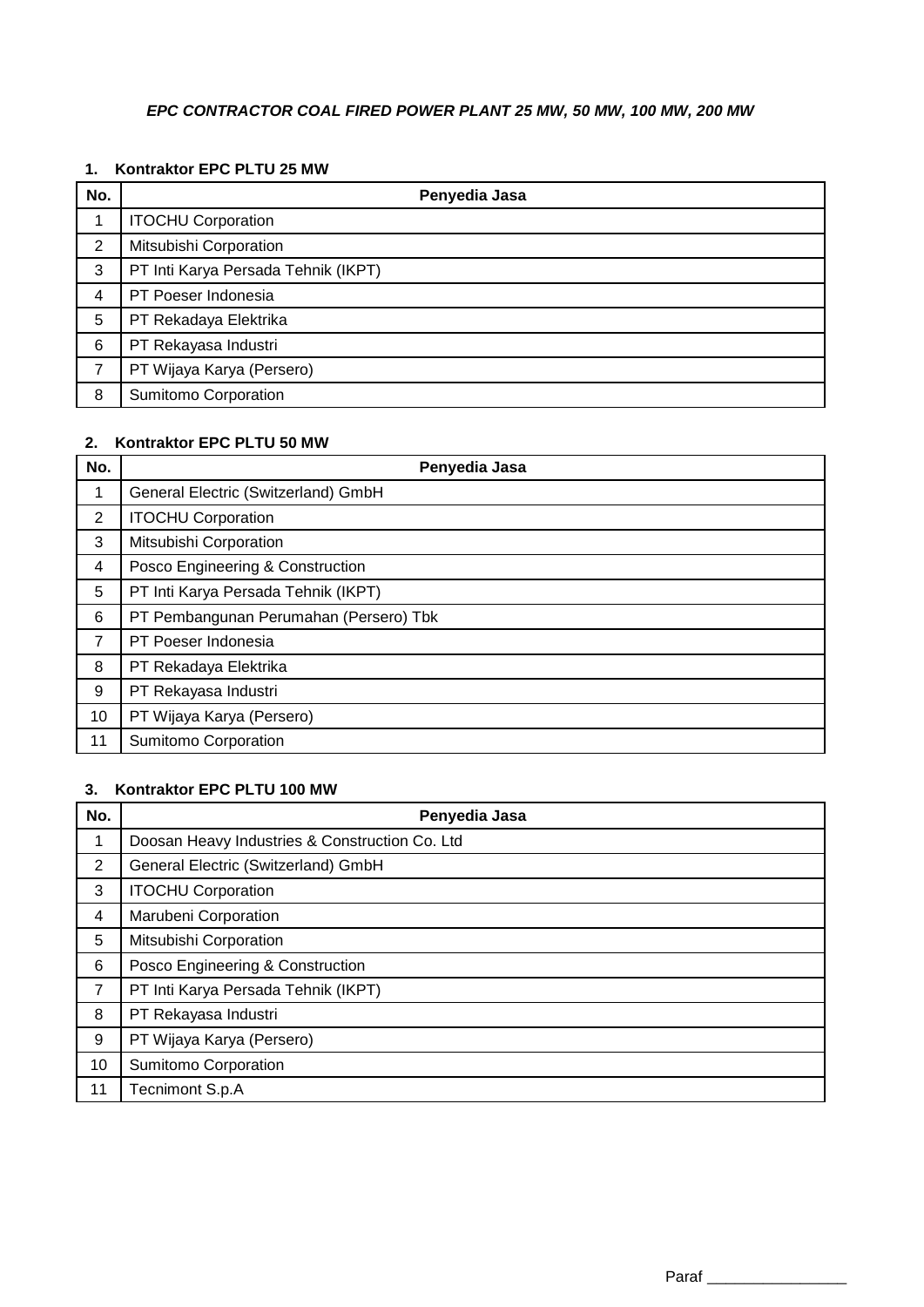## **4. Kontraktor EPC PLTU 200 MW**

| No.            | Penyedia Jasa                                  |
|----------------|------------------------------------------------|
| 1              | Doosan Heavy Industries & Construction Co. Ltd |
| $\overline{2}$ | General Electric (Switzerland) GmbH            |
| 3              | <b>ITOCHU Corporation</b>                      |
| 4              | Marubeni Corporation                           |
| 5              | Mitsubishi Corporation                         |
| 6              | Posco Engineering & Construction               |
| 7              | PT Rekayasa Industri                           |
| 8              | PT Wijaya Karya (Persero)                      |
| 9              | Sumitomo Corporation                           |
| 10             | Tecnimont S.p.A                                |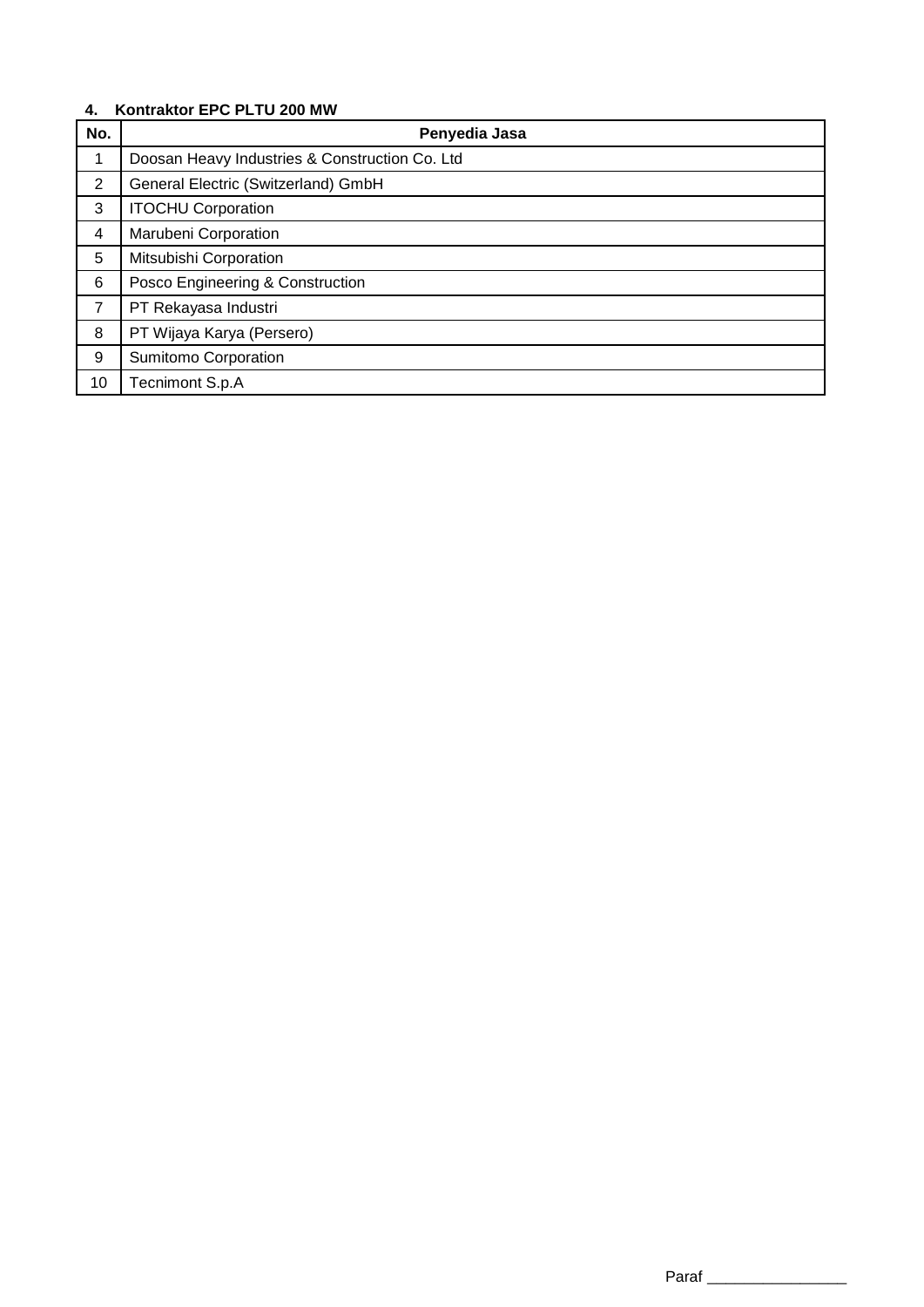# **MAJOR EQUIPMENT VENDOR COAL FIRED POWER PLANT 50 MW, 100 MW, 200 MW**

## **1. CFB Boiler**

# **a. 50 MW**

| No.            | Penyedia Jasa                                                                            |
|----------------|------------------------------------------------------------------------------------------|
|                | Doosan Heavy Industries and Construction Co., Ltd.                                       |
| 2              | General Electric (Switzerland) GmbH                                                      |
| 3              | <b>IHI Corporation</b>                                                                   |
| $\overline{4}$ | thyssenkrupp Industrial Solutions AG - PT thyssenkrupp Industrial Solutions<br>Indonesia |
| 5              | Valmet Power Oy - PT Valmet                                                              |
| 6              | RAFAKO S.A.                                                                              |
| 7              | Sumitomo Heavy Industries., Ltd                                                          |
| 8              | The Babcock & Wilcox Company                                                             |

## **b. 100 MW**

| No. | Penyedia Jasa                                      |
|-----|----------------------------------------------------|
| 1   | Doosan Heavy Industries and Construction Co., Ltd. |
| 2   | General Electric (Switzerland) GmbH                |
| 3   | Valmet Power Oy - PT Valmet                        |
| 4   | RAFAKO S.A.                                        |
| 5   | Sumitomo Heavy Industries., Ltd                    |
| 6   | The Babcock & Wilcox Company                       |

## **c. 200 MW**

| No. | Penyedia Jasa                                      |
|-----|----------------------------------------------------|
|     | Doosan Heavy Industries and Construction Co., Ltd. |
| 2   | General Electric (Switzerland) GmbH                |
| 3   | Valmet Power Oy - PT Valmet                        |
| 4   | RAFAKO S.A.                                        |
| 5   | Sumitomo Heavy Industries., Ltd                    |

# **2. PC Boiler**

# **a. 50 MW**

| No. | Penyedia Jasa                                      |
|-----|----------------------------------------------------|
| 1   | <b>AC Boilers SpA</b>                              |
| 2   | BHI Co. Ltd.                                       |
| 3   | Doosan Heavy Industries and Construction Co., Ltd. |
| 4   | General Electric (Switzerland) GmbH                |
| 5   | <b>IHI Corporation</b>                             |
| 6   | Kawasaki Heavy Industries., Ltd.                   |
| 7   | Mitsubishi Hitachi Power Systems                   |
| 8   | RAFAKO S.A.                                        |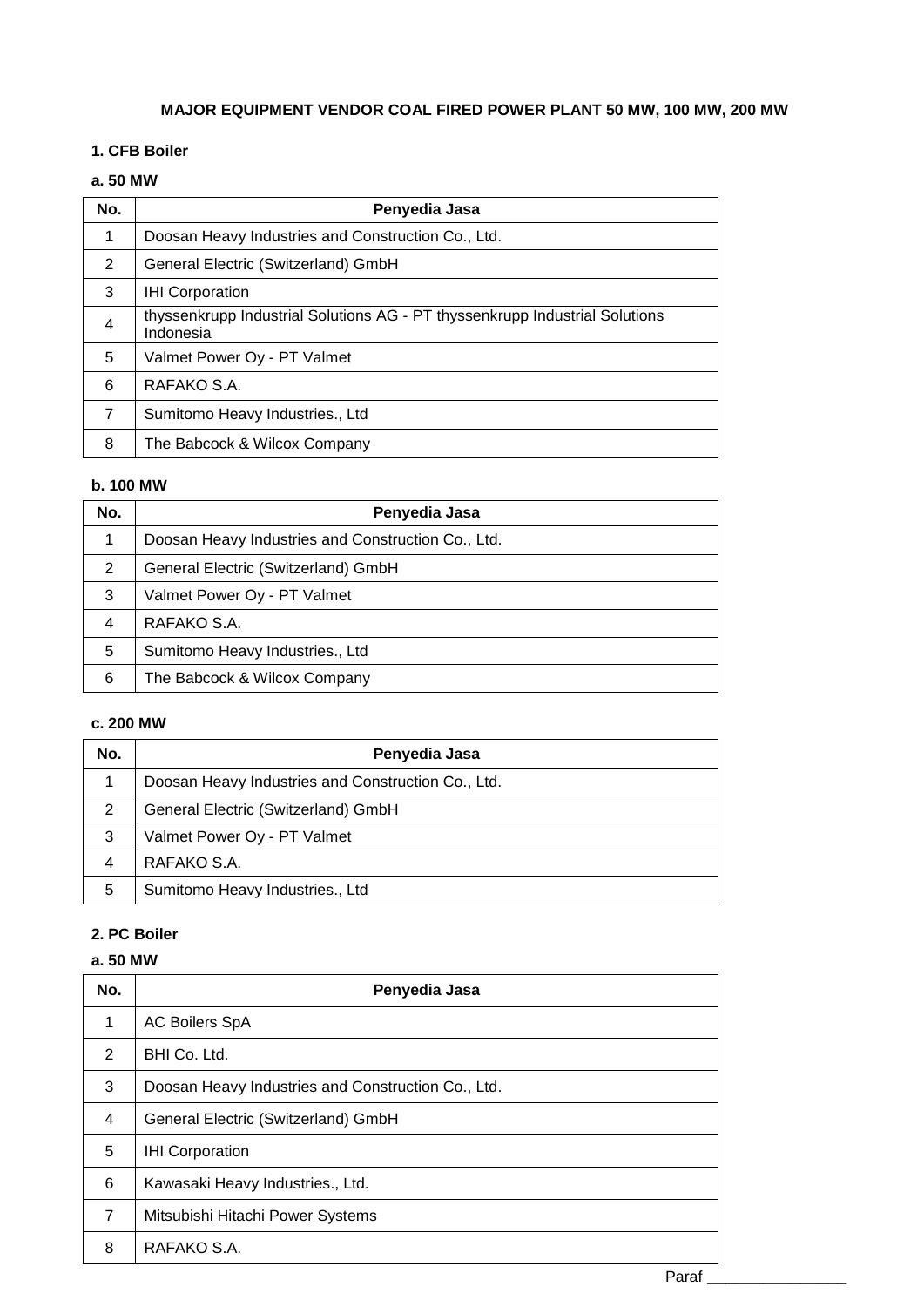| 9  | Riley Power Inc.             |
|----|------------------------------|
| 10 | The Babcock & Wilcox Company |

# **b. 100 MW**

| No.            | Penyedia Jasa                                      |
|----------------|----------------------------------------------------|
| 1              | <b>AC Boilers SpA</b>                              |
| 2              | BHI Co., Ltd.                                      |
| 3              | Doosan Heavy Industries and Construction Co., Ltd. |
| 4              | General Electric (Switzerland) GmbH                |
| 5              | <b>IHI Corporation</b>                             |
| 6              | Kawasaki Heavy Industries., Ltd.                   |
| $\overline{7}$ | RAFAKO S.A.                                        |
| 8              | Riley Power Inc.                                   |
| 9              | The Babcock & Wilcox Company                       |

## **c. 200 MW**

| No.            | Penyedia Jasa                                      |
|----------------|----------------------------------------------------|
| 1              | <b>AC Boilers SpA</b>                              |
| $\mathcal{P}$  | BHI Co., Ltd.                                      |
| 3              | Doosan Heavy Industries and Construction Co., Ltd. |
| $\overline{4}$ | General Electric (Switzerland) GmbH                |
| 5              | <b>IHI Corporation</b>                             |
| 6              | RAFAKO S.A.                                        |
| 7              | The Babcock & Wilcox Company                       |

# **3. Fans**

## **a. 50 MW**

| No. | Penyedia Jasa                        |
|-----|--------------------------------------|
|     | Howden Group Ltd.                    |
| 2   | Suewon Poongryuk Machinery Co., Ltd. |
| 3   | Tongyang Inc.                        |

## **b. 100 MW**

| No.            | Penyedia Jasa                        |
|----------------|--------------------------------------|
|                | Howden Group Ltd.                    |
| $\overline{2}$ | Suewon Poongryuk Machinery Co., Ltd. |
| 3              | Tongyang Inc.                        |

| No. | Penyedia Jasa                        |
|-----|--------------------------------------|
|     | Howden Group Ltd.                    |
|     | Suewon Poongryuk Machinery Co., Ltd. |
|     | Tongyang Inc.                        |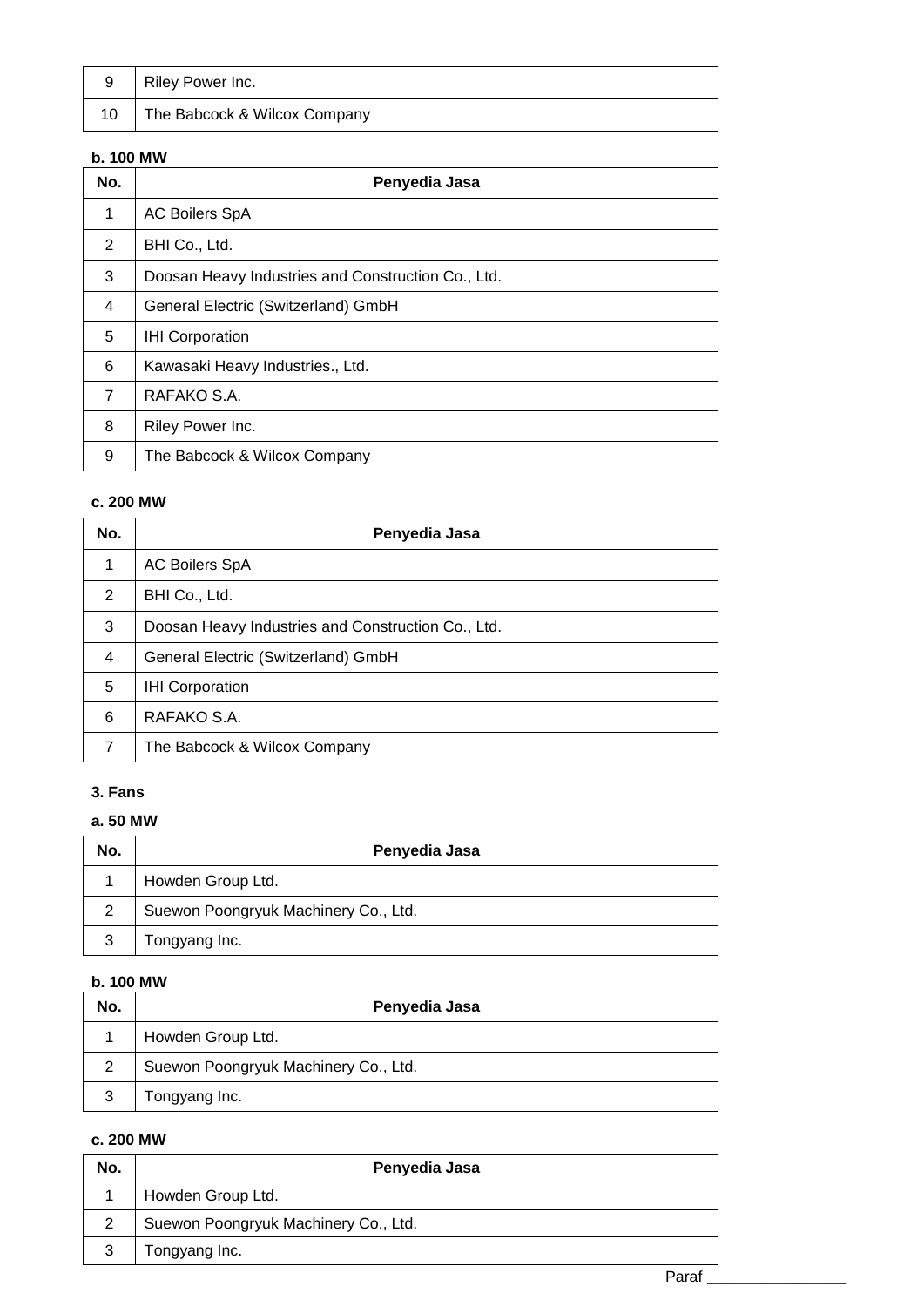# **4. Boiler Feed Pump (BFP)**

## **a. 50 MW**

| No. | Penyedia Jasa                        |
|-----|--------------------------------------|
|     | Grupa Powen-Wafapomp S.A.            |
| 2   | <b>Hyosung Goodsprings INC</b>       |
| 3   | KSB SE & Co. KGaA - PT KSB Indonesia |
| 4   | Nuovo Pignone International s.r.l    |

# **b. 100 MW**

| No.            | Penyedia Jasa                        |
|----------------|--------------------------------------|
|                | Grupa Powen-Wafapomp S.A.            |
| 2              | <b>Hyosung Goodsprings INC</b>       |
| 3              | KSB SE & Co. KGaA - PT KSB Indonesia |
| $\overline{4}$ | Nuovo Pignone International s.r.     |

## **c. 200 MW**

| No. | Penyedia Jasa                        |
|-----|--------------------------------------|
|     | Grupa Powen-Wafapomp S.A.            |
| 2   | <b>Hyosung Goodsprings INC</b>       |
| 3   | KSB SE & Co. KGaA - PT KSB Indonesia |
| 4   | Nuovo Pignone International s.r.l    |

# **5. Circulating Water Pump (CWP)**

## **a. 50 MW**

| No. | Penyedia Jasa                        |
|-----|--------------------------------------|
|     | Grupa Powen-Wafapomp S.A.            |
|     | <b>Hyosung Goodsprings INC</b>       |
|     | KSB SE & Co. KGaA - PT KSB Indonesia |

## **b. 100 MW**

| No. | Penyedia Jasa                        |
|-----|--------------------------------------|
|     | Grupa Powen-Wafapomp S.A.            |
|     | <b>Hyosung Goodsprings INC</b>       |
| 3   | KSB SE & Co. KGaA - PT KSB Indonesia |

| No. | Penyedia Jasa                        |
|-----|--------------------------------------|
|     | Grupa Powen-Wafapomp S.A.            |
| 2   | <b>Hyosung Goodsprings INC</b>       |
| 3   | KSB SE & Co. KGaA - PT KSB Indonesia |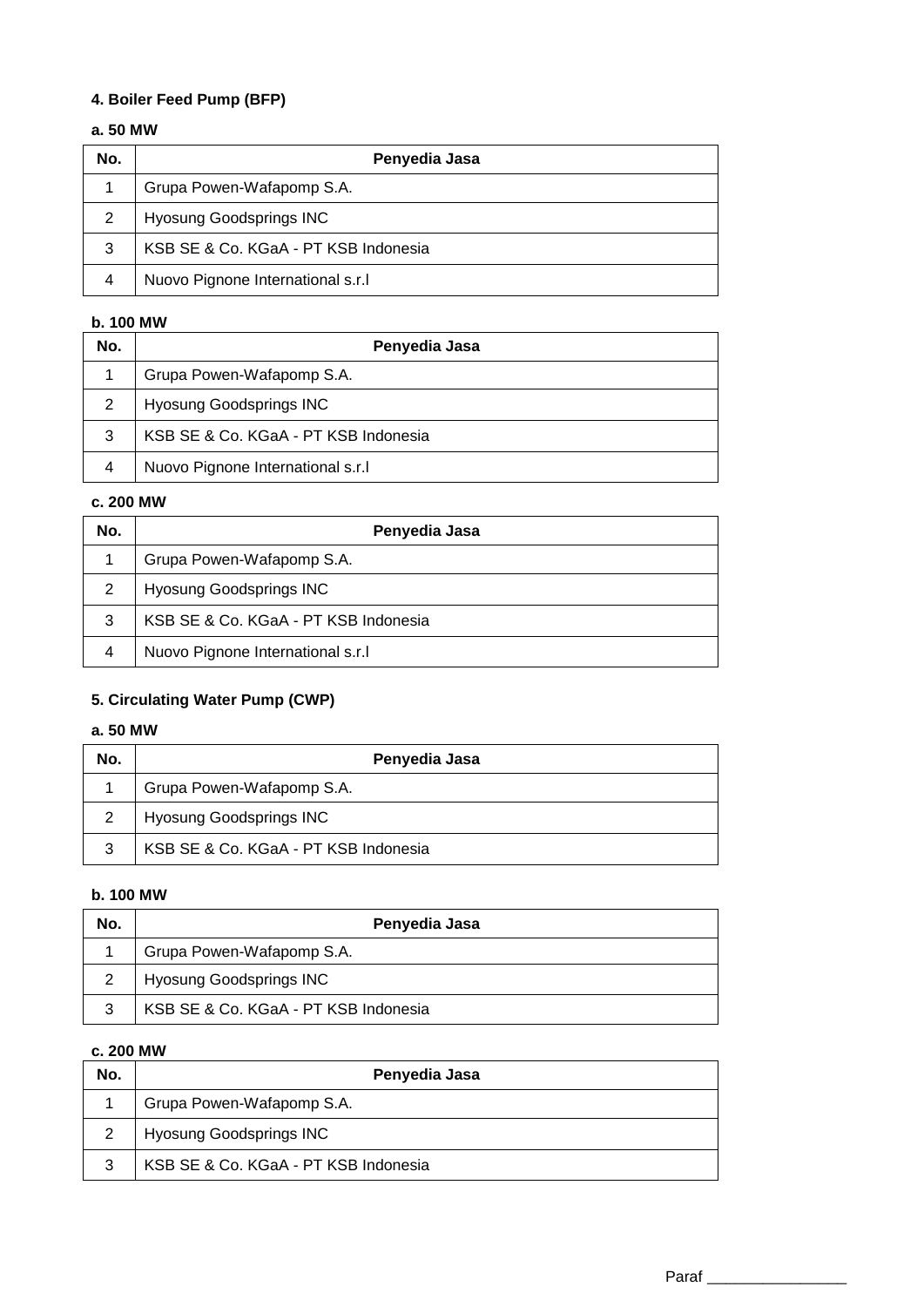## **6. Steam Turbine**

# **a. 50 MW**

| No.             | Penyedia Jasa                                           |
|-----------------|---------------------------------------------------------|
| 1               | Doosan Heavy Industries and Construction Co., Ltd.      |
| 2               | Doosan Skoda Power                                      |
| 3               | Franco Tosi Meccanica SpA                               |
| 4               | Fuji Electric Co., Ltd                                  |
| 5               | General Electric (Switzerland) GmbH                     |
| 6               | <b>JFE Engineering Corporation</b>                      |
| $\overline{7}$  | Kawasaki Heavy Industries., Ltd.                        |
| 8               | Mitsubishi Hitachi Power Systems                        |
| 9               | MAN Diesel & Turbo SE - PT MAN Diesel & Turbo Indonesia |
| 10              | Nuovo Pignone International s.r.l                       |
| 11              | Siemens AG - PT Siemens Indonesia                       |
| 12 <sup>°</sup> | Shin Nippon Machinery Co., Ltd                          |
| 13              | Toshiba Energy Systems & Solution Corporation           |

#### **b. 100 MW**

| No.           | Penyedia Jasa                                           |
|---------------|---------------------------------------------------------|
| 1             | Ansaldo Energia S.p.A.                                  |
| $\mathcal{P}$ | Doosan Heavy Industries and Construction Co., Ltd.      |
| 3             | Doosan Škoda Power (DSPW)                               |
| 4             | Franco Tosi Meccanica SpA                               |
| 5             | MAN Diesel & Turbo SE - PT MAN Diesel & Turbo Indonesia |
| 6             | Nuovo Pignone International s.r.l                       |
| 7             | Siemens AG - PT Siemens Indonesia                       |
| 8             | Toshiba Energy Systems & Solution Corporation           |

| No. | Penyedia Jasa                                      |
|-----|----------------------------------------------------|
| 1   | Ansaldo Energia S.p.A.                             |
| 2   | Doosan Heavy Industries and Construction Co., Ltd. |
| 3   | Doosan Škoda Power (DSPW)                          |
| 4   | Franco Tosi Meccanica SpA                          |
| 5   | General Electric (Switzerland) GmbH                |
| 6   | Siemens AG - PT Siemens Indonesia                  |
| 7   | Toshiba Energy Systems & Solution Corporation      |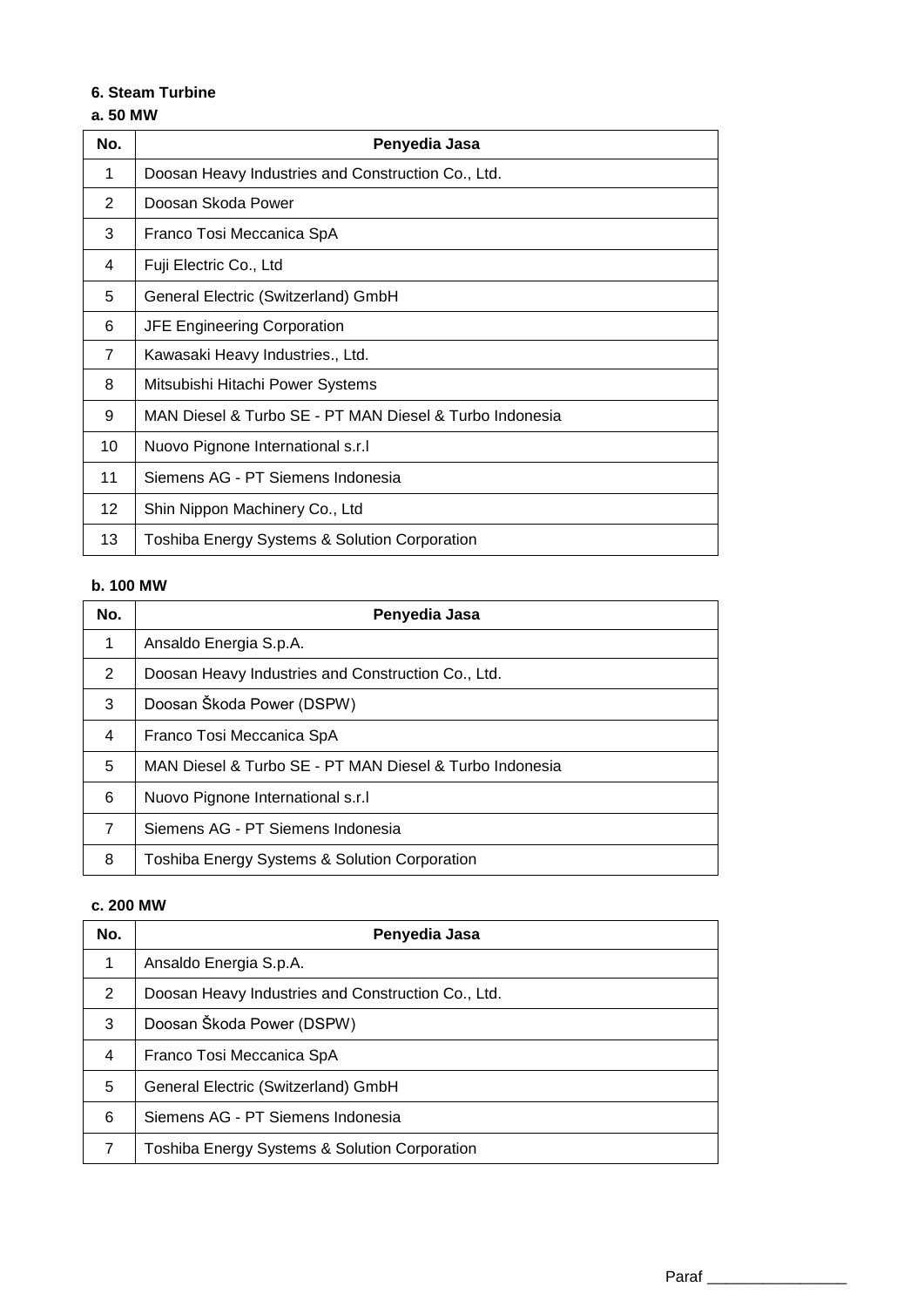### **7. Generator**

# **a. 50 MW**

| No. | Penyedia Jasa                                      |
|-----|----------------------------------------------------|
| 1   | Doosan Heavy Industries and Construction Co., Ltd. |
| 2   | Doosan Škoda Power (DSPW)                          |
| 3   | Fuji Electric Co., Ltd                             |
| 4   | General Electric (Switzerland) GmbH                |
| 5   | Mitsubishi Hitachi Power Systems                   |
| 6   | Siemens AG - PT Siemens Indonesia                  |
| 7   | Toshiba Energy Systems & Solution Corporation      |

## **b. 100 MW**

| No.            | Penyedia Jasa                                      |
|----------------|----------------------------------------------------|
| 1              | Ansaldo Energia S.p.A.                             |
| 2              | Doosan Heavy Industries and Construction Co., Ltd. |
| 3              | Doosan Škoda Power (DSPW)                          |
| $\overline{4}$ | General Electric (Switzerland) GmbH                |
| 5              | Siemens AG - PT Siemens Indonesia                  |
| 6              | Toshiba Energy Systems & Solution Corporation      |

# **c. 200 MW**

| No.            | Penyedia Jasa                                            |
|----------------|----------------------------------------------------------|
| 1              | Ansaldo Energia S.p.A.                                   |
| 2              | Doosan Heavy Industries and Construction Co., Ltd.       |
| 3              | Doosan Škoda Power (DSPW)                                |
| $\overline{4}$ | General Electric (Switzerland) GmbH                      |
| 5              | Siemens AG - PT Siemens Indonesia                        |
| 6              | <b>Toshiba Energy Systems &amp; Solution Corporation</b> |

# **8. Ship Unloader**

# **a. 50 MW**

| No.            | Penyedia Jasa                                                                            |
|----------------|------------------------------------------------------------------------------------------|
| 1              | Doosan Heavy Industries and Construction Co., Ltd.                                       |
| $\mathcal{P}$  | Duro Felguera, S.A.                                                                      |
| 3              | Famur Famak S.A.                                                                         |
| $\overline{4}$ | <b>IHI Transport Machinery Co., Ltd</b>                                                  |
| 5              | Kawasaki Heavy Industries., Ltd.                                                         |
| 6              | thyssenkrupp Industrial Solutions AG - PT thyssenkrupp Industrial Solutions<br>Indonesia |
| 7              | Sumitomo Heavy Industries Material Handling Systems Co., Ltd.                            |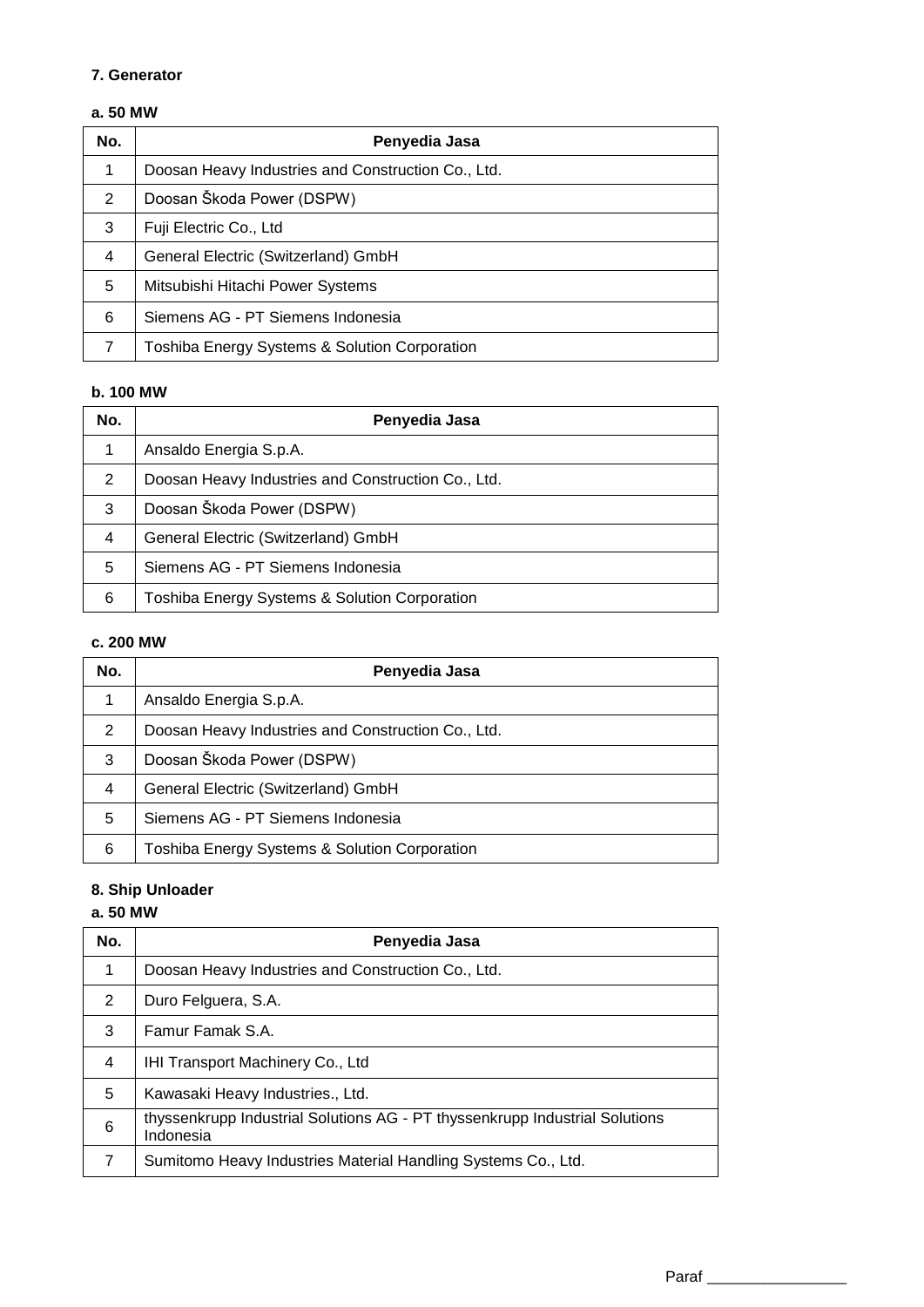# **b. 100 MW**

| No. | Penyedia Jasa                                                                            |
|-----|------------------------------------------------------------------------------------------|
| 1   | Doosan Heavy Industries and Construction Co., Ltd.                                       |
| 2   | Duro Felguera, S.A.                                                                      |
| 3   | Famur Famak S.A.                                                                         |
| 4   | IHI Transport Machinery Co., Ltd                                                         |
| 5   | Kawasaki Heavy Industries., Ltd.                                                         |
| 6   | Sumitomo Heavy Industries Material Handling Systems Co., Ltd.                            |
| 7   | thyssenkrupp Industrial Solutions AG - PT thyssenkrupp Industrial Solutions<br>Indonesia |

# **c. 200 MW**

| No. | Penyedia Jasa                                                                            |
|-----|------------------------------------------------------------------------------------------|
| 1   | Doosan Heavy Industries and Construction Co., Ltd.                                       |
| 2   | Duro Felguera, S.A.                                                                      |
| 3   | Famur Famak S.A.                                                                         |
| 4   | IHI Transport Machinery Co., Ltd                                                         |
| 5   | Sumitomo Heavy Industries Material Handling Systems Co., Ltd.                            |
| 6   | thyssenkrupp Industrial Solutions AG - PT thyssenkrupp Industrial Solutions<br>Indonesia |

## **9. Stacker Reclaimer**

# **a. 50 MW**

| No. | Penyedia Jasa                                                                            |
|-----|------------------------------------------------------------------------------------------|
|     | Famur Famak S.A.                                                                         |
| 2   | Kawasaki Heavy Industries., Ltd.                                                         |
| 3   | Duro Felguera SA - PT Duro Felguera Indonesia                                            |
| 4   | thyssenkrupp Industrial Solutions AG - PT thyssenkrupp Industrial Solutions<br>Indonesia |

# **b. 100 MW**

| No. | Penyedia Jasa                                                                            |
|-----|------------------------------------------------------------------------------------------|
|     | Famur Famak S.A.                                                                         |
| 2   | Kawasaki Heavy Industries., Ltd.                                                         |
| 3   | Duro Felguera SA - PT Duro Felguera Indonesia                                            |
| 4   | thyssenkrupp Industrial Solutions AG - PT thyssenkrupp Industrial Solutions<br>Indonesia |

| No. | Penyedia Jasa                                                                            |
|-----|------------------------------------------------------------------------------------------|
|     | Famur Famak S.A.                                                                         |
| 2   | Kawasaki Heavy Industries., Ltd.                                                         |
| 3   | Duro Felguera SA - PT Duro Felguera Indonesia                                            |
| 4   | thyssenkrupp Industrial Solutions AG - PT thyssenkrupp Industrial Solutions<br>Indonesia |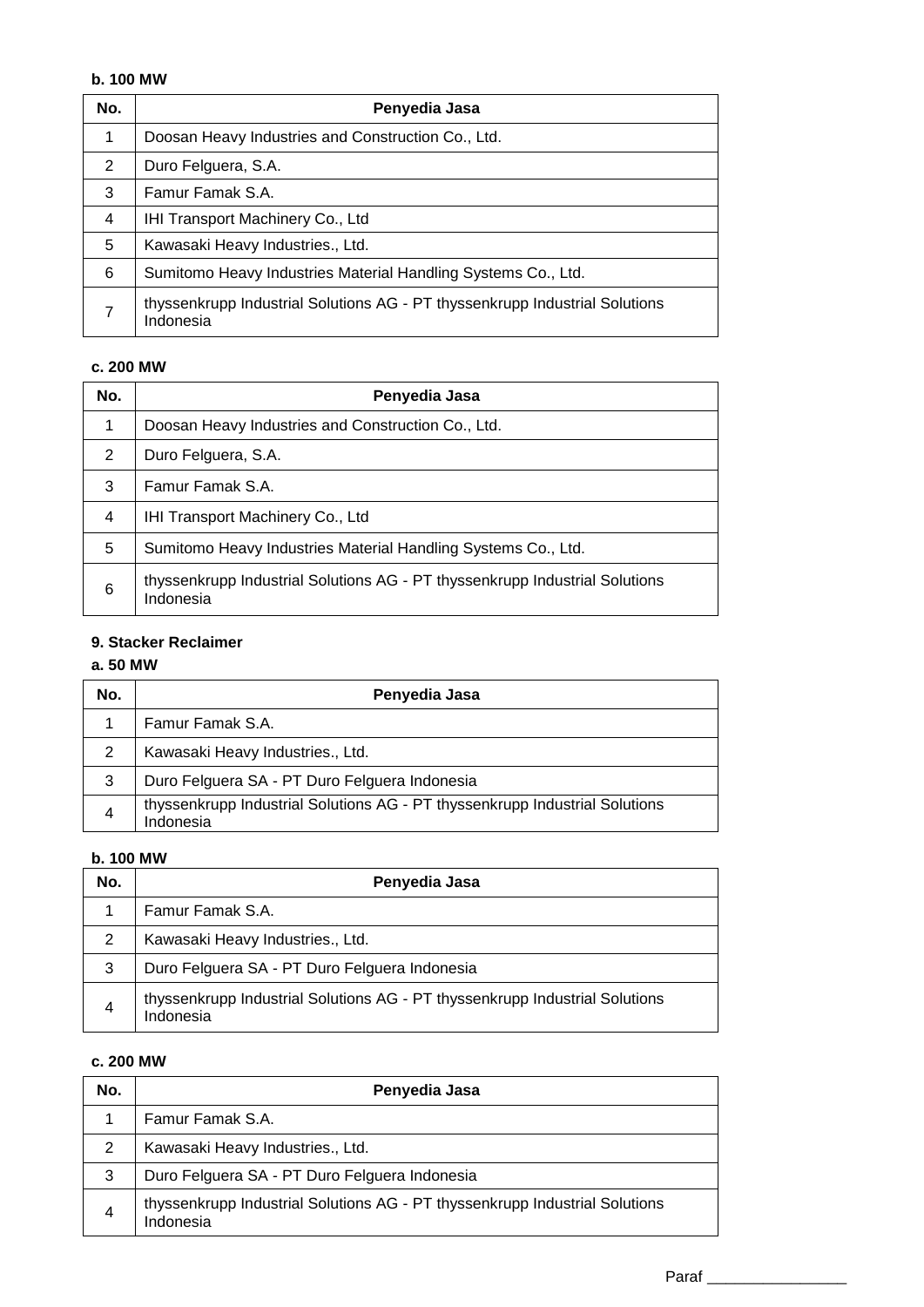# **10. Coal Conveying System**

## **a. 50 MW**

| No. | Penyedia Jasa                                                                            |
|-----|------------------------------------------------------------------------------------------|
|     | IHI Transport Machinery Co., Ltd                                                         |
| 2   | Duro Felguera SA - PT Duro Felguera Indonesia                                            |
| 3   | thyssenkrupp Industrial Solutions AG - PT thyssenkrupp Industrial Solutions<br>Indonesia |

# **11. Ash Handling**

# **a. 50 MW**

| No. | Penyedia Jasa                       |
|-----|-------------------------------------|
|     | General Electric (Switzerland) GmbH |
|     | KC Cottrell Co., Ltd.               |

# **b. 100 MW**

| No. | Penyedia Jasa                       |
|-----|-------------------------------------|
|     | General Electric (Switzerland) GmbH |
|     | KC Cottrell Co., Ltd.               |

# **c. 200 MW**

| No. | Penyedia Jasa                       |
|-----|-------------------------------------|
|     | General Electric (Switzerland) GmbH |
|     | KC Cottrell Co., Ltd.               |

# **12. Distributed Control System (DCS)**

| No. | Penyedia Jasa                                                                            |
|-----|------------------------------------------------------------------------------------------|
|     | Emerson Process Management Asia Pacific Pte Ltd. - PT Control Systems Arena<br>Para Nusa |
| 2   | Schneider Electric Industries SAS - PT Schneider Indonesia                               |
| 3   | Yokogawa Electric Corporation - PT Yokogawa Indonesia                                    |
| 4   | Siemens AG                                                                               |
| 5   | Valmet Technologies Inc.                                                                 |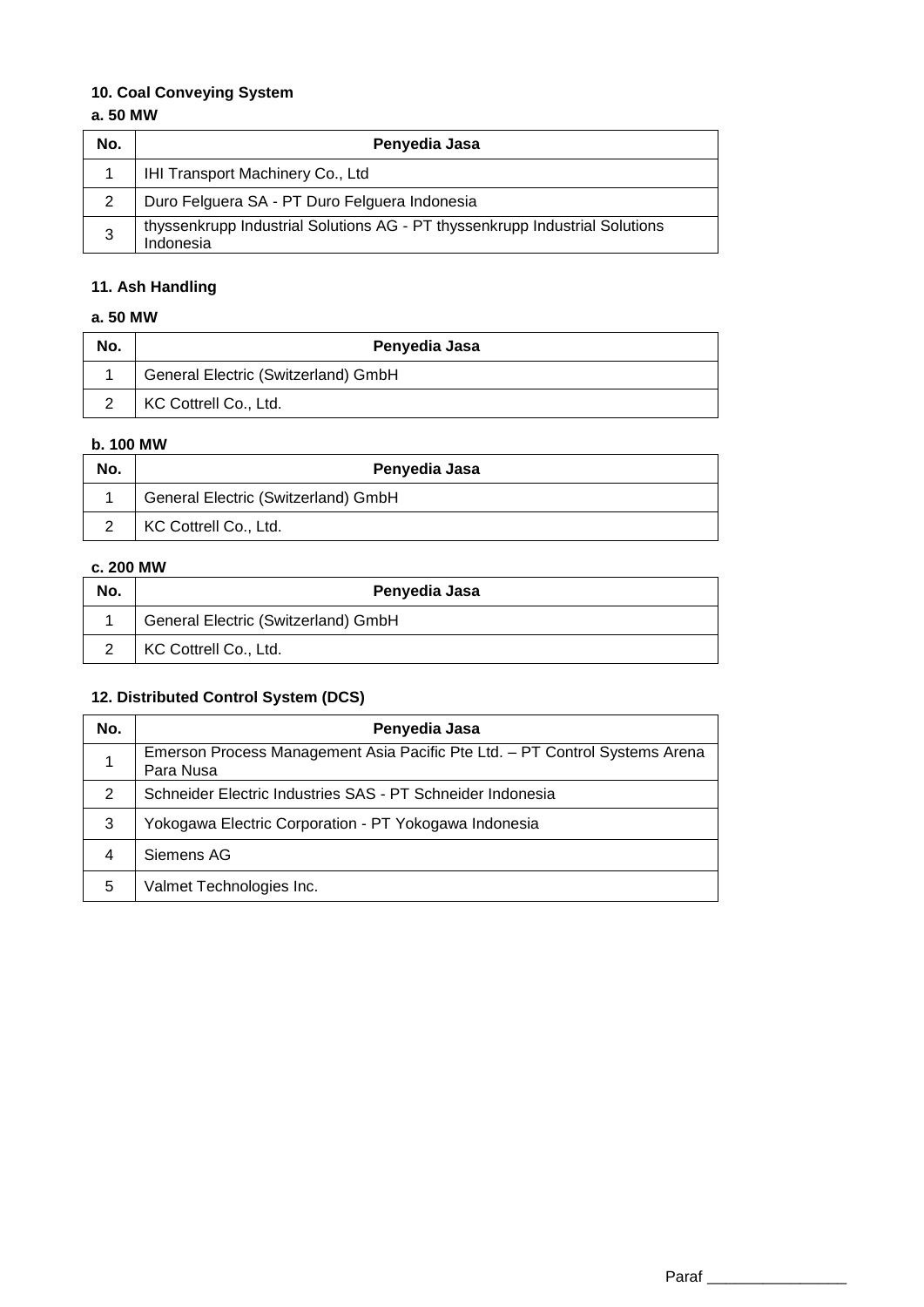### *EPC CONTRACTOR SUBSTATION AIS AND GIS*

# **1. Kontraktor EPC** *Air Insulated Switchgear* **(AIS) 70 kV**

| No.            | Penyedia Jasa                 |
|----------------|-------------------------------|
| 1              | PT ABB Sakti Industri         |
| 2              | PT Citramasjaya Teknikmandiri |
| 3              | PT Grid Solutions Indonesia   |
| 4              | PT Indokomas Buana Perkasa    |
| 5              | PT Kencana Alam Putra         |
| 6              | PT Rekadaya Elektrika         |
| $\overline{7}$ | PT Siemens Indonesia          |
| 8              | PT Twink Indonesia            |
| 9              | PT Wijati Aji                 |

# **2. Kontraktor EPC** *Air Insulated Switchgear* **(AIS) 150 kV**

| No.            | Penyedia Jasa                          |
|----------------|----------------------------------------|
| 1              | PT ABB Sakti Industri                  |
| 2              | PT Citicon Adhinugraha                 |
| 3              | PT Citramasjaya Teknikmandiri          |
| 4              | PT Grid Solutions Indonesia            |
| 5              | PT Indokomas Buana Perkasa             |
| 6              | PT Kencana Alam Putra                  |
| $\overline{7}$ | PT Multi Fabrindo Gemilang             |
| 8              | PT Pembangunan Perumahan (Persero) Tbk |
| 9              | PT Rekadaya Elektrika                  |
| 10             | PT Siemens Indonesia                   |
| 11             | PT Twink Indonesia                     |
| 12             | PT Wijati Aji                          |

## **3. Kontraktor EPC** *Air Insulated Switchgear* **(AIS) 275 kV**

| No. | Penyedia Jasa                      |
|-----|------------------------------------|
| 1   | PT ABB Sakti Industri              |
| 2   | PT Citicon Adhinugraha             |
| 3   | PT Citramasjaya Teknikmandiri      |
| 4   | <b>PT Grid Solutions Indonesia</b> |
| 5   | PT Indokomas Buana Perkasa         |
| 6   | PT Multi Fabrindo Gemilang         |
| 7   | PT Siemens Indonesia               |
| 8   | PT Twink Indonesia                 |

# **4. Kontraktor EPC** *Air Insulated Switchgear* **(AIS) 500 kV**

| No. | Penyedia Jasa                        |
|-----|--------------------------------------|
|     | PT Citicon Adhinugraha               |
|     | <b>PT Citramasjaya Teknikmandiri</b> |
|     | PT Grid Solutions Indonesia          |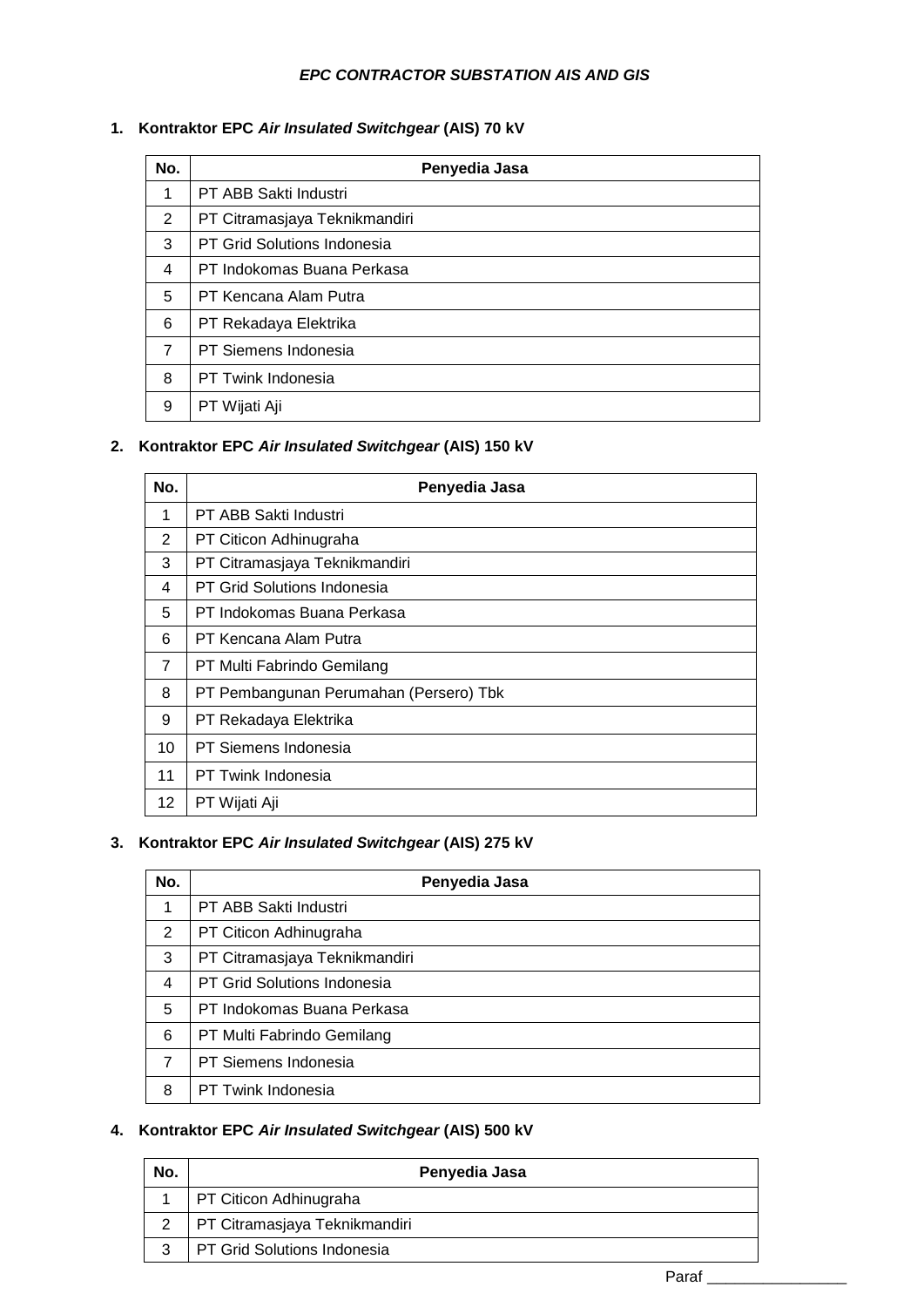|   | I PT Indokomas Buana Perkasa         |
|---|--------------------------------------|
|   | PT Multi Fabrindo Gemilang           |
| 6 | <b>PT Perfect Circle Engineering</b> |
|   | I PT Twink Indonesia                 |

# **5. Kontraktor EPC** *Gas Insulated Switchgear* **(GIS) 150 kV**

| No.            | Penyedia Jasa                 |
|----------------|-------------------------------|
| 1              | PT ABB Sakti Industri         |
| 2              | PT Citicon Adhinugraha        |
| 3              | PT Citramasjaya Teknikmandiri |
| 4              | PT Grid Solutions Indonesia   |
| 5              | PT Indokomas Buana Perkasa    |
| 6              | PT Kelinci Mas Unggul         |
| $\overline{7}$ | PT Lumintu Insan Mandiri      |
| 8              | PT Multi Fabrindo Gemilang    |
| 9              | PT Perfect Circle Engineering |
| 10             | PT Twink Indonesia            |

# **6. Kontraktor EPC** *Gas Insulated Switchgear* **(GIS) 275 kV**

| No. | Penyedia Jasa                 |
|-----|-------------------------------|
| 1   | PT ABB Sakti Industri         |
| 2   | PT Citicon Adhinugraha        |
| 3   | PT Citramasjaya Teknikmandiri |
| 4   | PT Grid Solutions Indonesia   |
| 5   | PT Multi Fabrindo Gemilang    |
| 6   | PT Perfect Circle Engineering |
| 7   | PT Twink Indonesia            |

# **7. Kontraktor EPC** *Gas Insulated Switchgear* **(GIS) 500 kV**

| No. | Penyedia Jasa                      |
|-----|------------------------------------|
|     | PT Citicon Adhinugraha             |
| 2   | PT Citramasjaya Teknikmandiri      |
| 3   | <b>PT Grid Solutions Indonesia</b> |
| 4   | PT Indokomas Buana Perkasa         |
| 5   | PT Multi Fabrindo Gemilang         |
| 6   | PT Perfect Circle Engineering      |
|     | PT Twink Indonesia                 |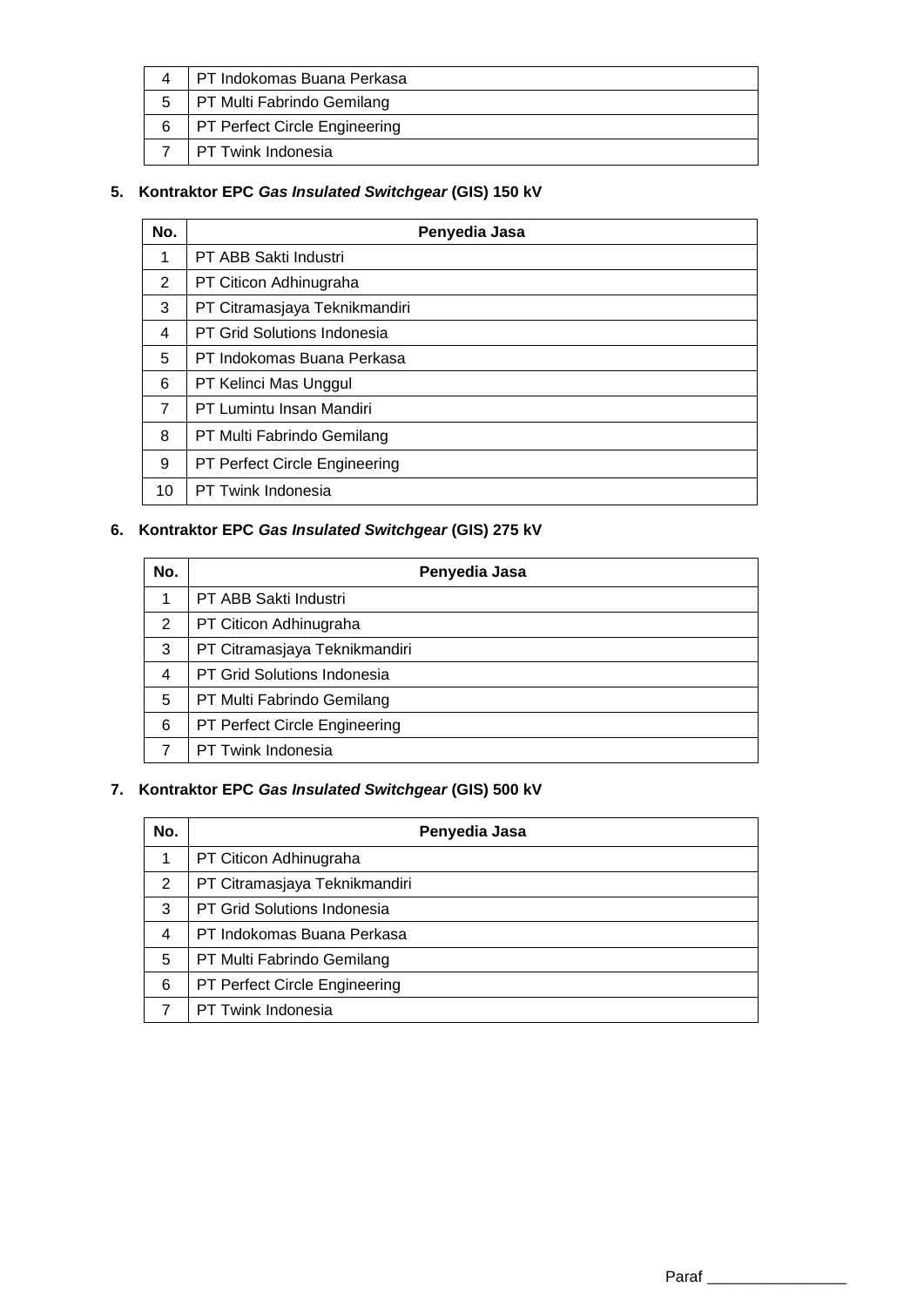#### *EPC Contractors for Gas Turbine Power Plant and Gas Engine Power Plant ≤ 25 MW, 25-100 MW, 100-300 MW, and 300 MW*

### **1. Kontraktor EPC** *Gas Turbine Open Cycle for Plant Capacity* **≤ 25 MW**

| No.            | Penyedia Jasa                                   |
|----------------|-------------------------------------------------|
| 1              | Acciona Industrial S.A.                         |
| $\overline{2}$ | Black & Veatch International Company            |
| 3              | GAMA Güç Sistemleri Mühendislik ve Taahhüt A.Ş. |
| 4              | <b>IHI Corporation</b>                          |
| 5              | Initec Energia S.A.                             |
| 6              | <b>ITOCHU Corporation</b>                       |
| $\overline{7}$ | KEPCO Engineering & Construction Company Inc.   |
| 8              | Marubeni Corporation                            |
| 9              | Metka Industrial - Construction S.A.            |
| 10             | Mitsubishi Corporation                          |
| 11             | Mitsubishi Hitachi Power System, Ltd.           |
| 12             | Posco International Corporation                 |
| 13             | PT Indoturbine                                  |
| 14             | PT Inti Karya Persada Tehnik                    |
| 15             | PT Poeser Indonesia                             |
| 16             | PT PP (Persero) Tbk                             |
| 17             | PT Rekayasa Industri                            |
| 18             | PT Tripatra Engineers and Constructors          |
| 19             | PT Wijaya Karya (Persero) Tbk                   |
| 20             | Siemens AG                                      |
| 21             | TSK Electronica Y Electricidad, S.A             |

## **2. Kontraktor EPC** *Gas Turbine Open Cycle for Plant Capacity* **> 25 - 100 MW**

| No.            | Penyedia Jasa                                   |
|----------------|-------------------------------------------------|
| 1              | Acciona Industrial S.A.                         |
| $\overline{2}$ | Ansaldo Energia S.p.A                           |
| 3              | Black & Veatch International Company            |
| 4              | GAMA Güç Sistemleri Mühendislik ve Taahhüt A.Ş. |
| 5              | <b>IHI Corporation</b>                          |
| 6              | Initec Energia S.A.                             |
| $\overline{7}$ | <b>ITOCHU Corporation</b>                       |
| 8              | KEPCO Engineering & Construction Company Inc.   |
| 9              | Lotte Engineering & Construction Co., Ltd.      |
| 10             | Marubeni Corporation                            |
| 11             | Metka Industrial - Construction S.A.            |
| 12             | Mitsubishi Corporation                          |
| 13             | Mitsubishi Hitachi Power System, Ltd.           |
| 14             | Posco International Corporation                 |
| 15             | PT Inti Karya Persada Tehnik                    |
| 16             | PT Poeser Indonesia                             |
| 17             | PT PP (Persero) Tbk                             |
| 18             | PT Rekadaya Elektrika                           |
| 19             | PT Rekayasa Industri                            |
| 20             | PT Tripatra Engineers and Constructors          |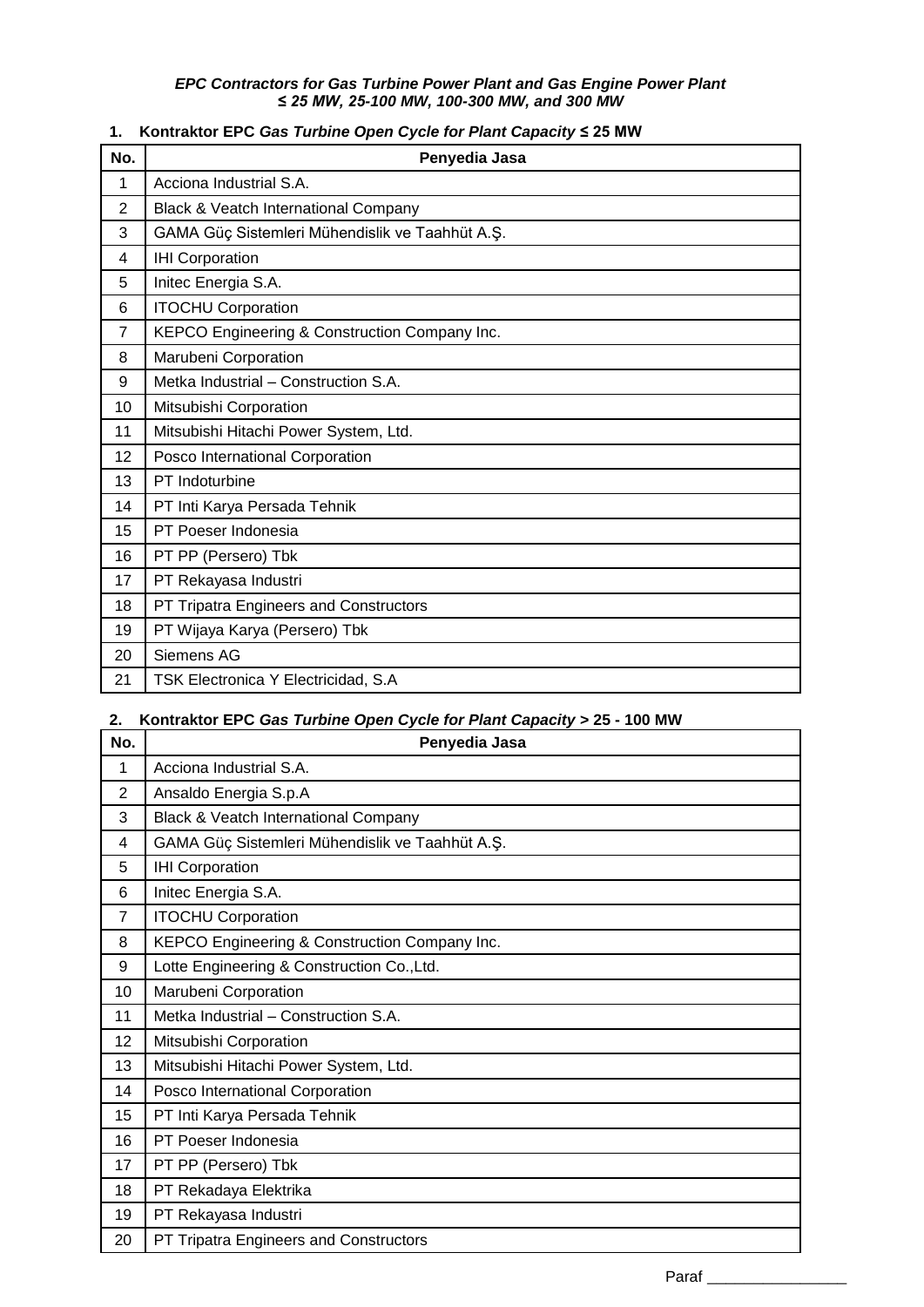| -21 | PT Wijaya Karya (Persero) Tbk       |
|-----|-------------------------------------|
| 22  | Siemens AG                          |
| 23  | Technimont S.p.A                    |
| 24  | <b>Toyo Engineering Corporation</b> |
| 25  | TSK Electronica Y Electricidad, S.A |

# **3. Kontraktor EPC** *Gas Turbine Open Cycle for Plant Capacity* **> 100 - 300 MW**

| No.            | Penyedia Jasa                                   |
|----------------|-------------------------------------------------|
| 1              | Ansaldo Energia S.p.A                           |
| $\overline{2}$ | Black & Veatch International Company            |
| 3              | Cobra Instalaciones y Servicios S.A.            |
| 4              | Daewoo Engineering & Construction Co., Ltd.     |
| 5              | <b>Fluor Enterprises Inc</b>                    |
| 6              | GAMA Güç Sistemleri Mühendislik ve Taahhüt A.Ş. |
| $\overline{7}$ | <b>GE Global Parts and Products GmbH</b>        |
| 8              | GS Engineering & Construction Corp.             |
| 9              | Hyundai Engineering Co., Ltd.                   |
| 10             | <b>IHI Corporation</b>                          |
| 11             | Initec Energia S.A.                             |
| 12             | <b>ITOCHU Corporation</b>                       |
| 13             | KEPCO Engineering & Construction Company Inc.   |
| 14             | Lotte Engineering & Construction Co., Ltd.      |
| 15             | Marubeni Corporation                            |
| 16             | Metka Industrial - Construction S.A.            |
| 17             | Mitsubishi Corporation                          |
| 18             | Mitsubishi Hitachi Power System, Ltd.           |
| 19             | Posco International Corporation                 |
| 20             | Posco Engineering & Construction Co., Ltd.      |
| 21             | PT Inti Karya Persada Tehnik                    |
| 22             | PT Poeser Indonesia                             |
| 23             | PT PP (Persero) Tbk                             |
| 24             | PT Rekadaya Elektrika                           |
| 25             | PT Rekayasa Industri                            |
| 26             | PT Tripatra Engineers and Constructors          |
| 27             | PT Wijaya Karya (Persero) Tbk                   |
| 28             | Samsung C&T Corporation                         |
| 29             | Siemens AG                                      |
| 30             | Sumitomo Corporation                            |
| 31             | Technimont S.p.A                                |
| 32             | Tecnicas Reunidas S.A.                          |
| 33             | TSK Electronica Y Electricidad, S.A             |

# **4. Kontraktor EPC** *Gas Turbine Open Cycle for Plant Capacity* **> 300 MW**

| No. | Penyedia Jasa                                   |
|-----|-------------------------------------------------|
|     | Ansaldo Energia S.p.A                           |
| 2   | <b>Black &amp; Veatch International Company</b> |
| 3   | Cobra Instalaciones y Servicios S.A.            |
| 4   | Daewoo Engineering & Construction Co., Ltd.     |
| 5   | <b>Fluor Enterprises Inc.</b>                   |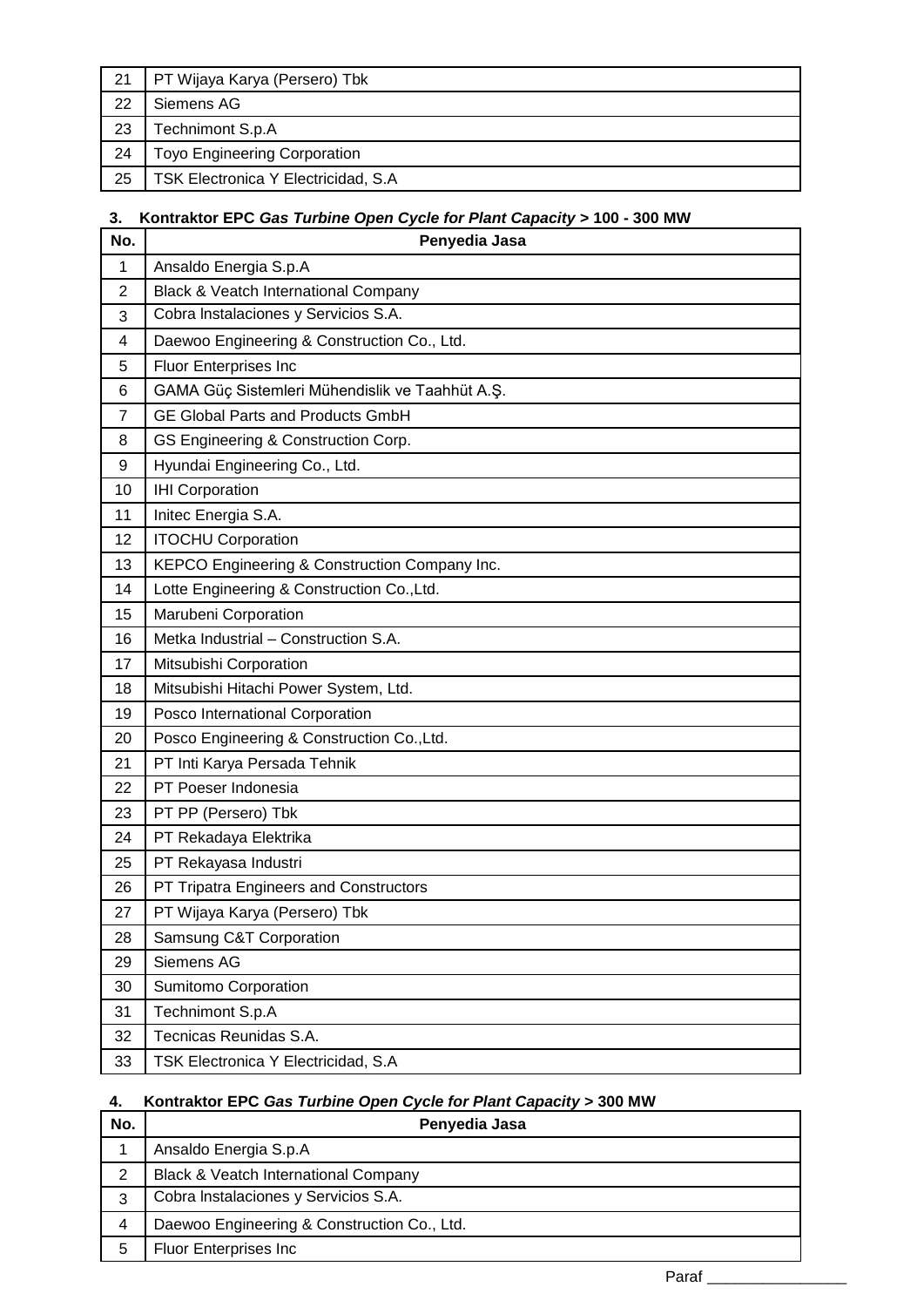| 6              | GAMA Güç Sistemleri Mühendislik ve Taahhüt A.Ş. |
|----------------|-------------------------------------------------|
| $\overline{7}$ | <b>GE Global Parts and Products GmbH</b>        |
| 8              | GS Engineering & Construction Corp.             |
| 9              | Hyundai Engineering Co., Ltd.                   |
| 10             | Initec Energia S.A.                             |
| 11             | <b>ITOCHU Corporation</b>                       |
| 12             | Marubeni Corporation                            |
| 13             | Metka Industrial - Construction S.A.            |
| 14             | Mitsubishi Corporation                          |
| 15             | Mitsubishi Hitachi Power System, Ltd.           |
| 16             | Posco Engineering & Construction Co., Ltd.      |
| 17             | PT Inti Karya Persada Tehnik                    |
| 18             | PT PP (Persero) Tbk                             |
| 19             | PT Rekayasa Industri                            |
| 20             | PT Wijaya Karya (Persero) Tbk                   |
| 21             | Samsung C&T Corporation                         |
| 22             | Siemens AG                                      |
| 23             | Sumitomo Corporation                            |
| 24             | Technimont S.p.A                                |
| 25             | TSK Electronica Y Electricidad, S.A             |

# **5. Kontraktor EPC** *Gas Turbine Combined Cycle for Plant Capacity* **> 100 - 300 MW**

| No.            | $\frac{1}{2}$<br>$\sim$ $\sim$ $\sim$<br>Penyedia Jasa |
|----------------|--------------------------------------------------------|
| 1              | Ansaldo Energia S.p.A                                  |
| $\overline{2}$ | Black & Veatch International Company                   |
| 3              | Cobra Instalaciones y Servicios S.A.                   |
| 4              | Daewoo Engineering & Construction Co., Ltd.            |
| 5              | Doosan Heavy Industries and Construction Co., Ltd.     |
| 6              | Fluor Enterprises Inc                                  |
| $\overline{7}$ | GAMA Güç Sistemleri Mühendislik ve Taahhüt A.Ş.        |
| 8              | <b>GE Global Parts and Products GmbH</b>               |
| 9              | GS Engineering & Construction Corp.                    |
| 10             | Hyundai Engineering Co., Ltd.                          |
| 11             | <b>IHI Corporation</b>                                 |
| 12             | Initec Energia S.A.                                    |
| 13             | <b>ITOCHU Corporation</b>                              |
| 14             | KEPCO Engineering & Construction Company Inc.          |
| 15             | Lotte Engineering & Construction Co., Ltd.             |
| 16             | Marubeni Corporation                                   |
| 17             | Metka Industrial - Construction S.A.                   |
| 18             | Mitsubishi Corporation                                 |
| 19             | Mitsubishi Hitachi Power System, Ltd.                  |
| 20             | Posco International Corporation                        |
| 21             | Posco Engineering & Construction Co., Ltd.             |
| 22             | PT Inti Karya Persada Tehnik                           |
| 23             | PT Poeser Indonesia                                    |
| 24             | PT PP (Persero) Tbk                                    |
| 25             | PT Rekadaya Elektrika                                  |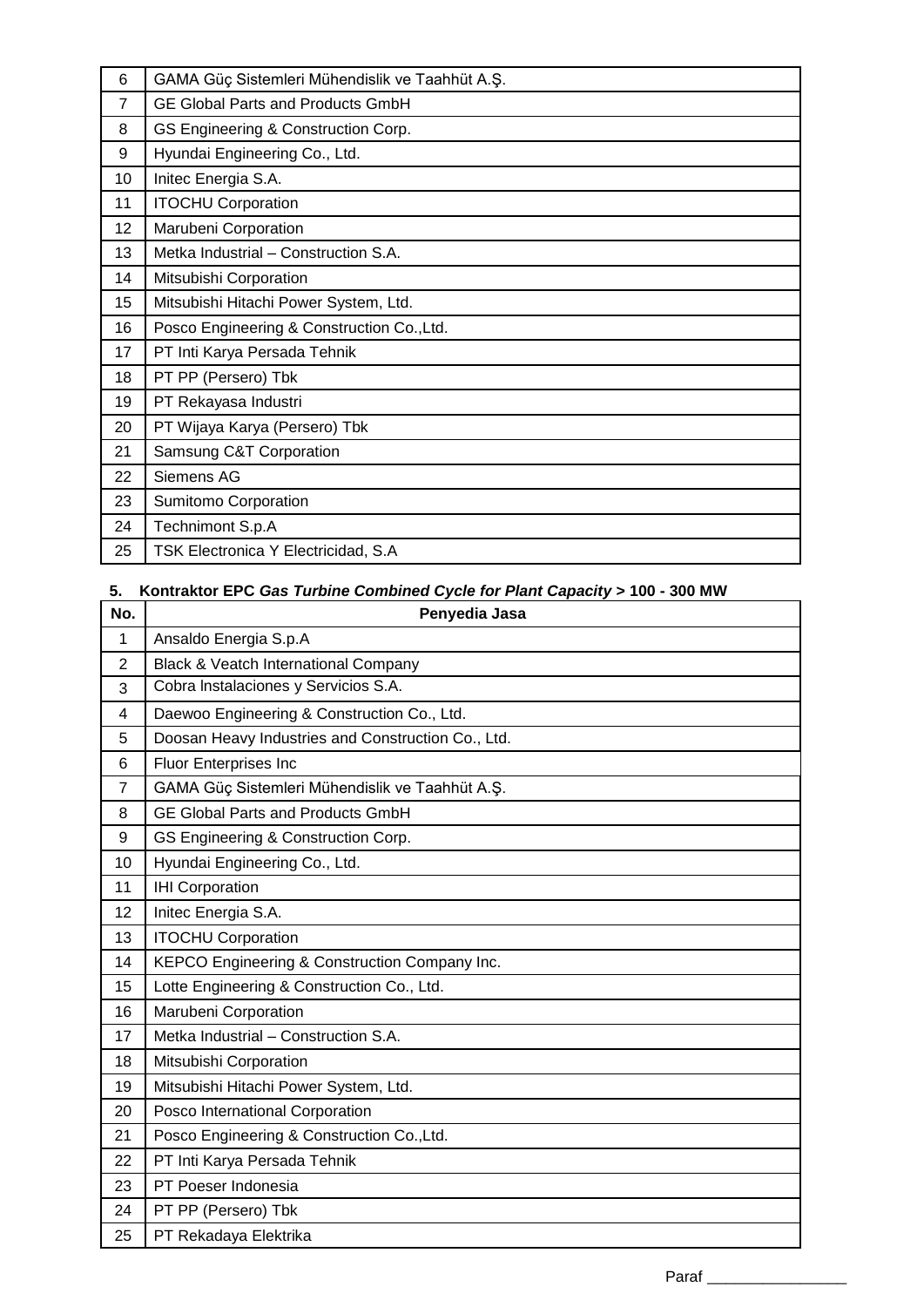| 26 | PT Rekayasa Industri                   |
|----|----------------------------------------|
| 27 | PT Tripatra Engineers and Constructors |
| 28 | PT Wijaya Karya (Persero) Tbk          |
| 29 | Samsung C&T Corporation                |
| 30 | Siemens AG                             |
| 31 | Sumitomo Corporation                   |
| 32 | Technimont S.p.A                       |
| 33 | Tecnicas Reunidas S.A.                 |
| 34 | <b>Toyo Engineering Corporation</b>    |
| 35 | TSK Electronica Y Electricidad, S.A    |

# **6. Kontraktor EPC** *Gas Turbine Combined Cycle for Plant Capacity* **> 300 MW**

| No.            | Penyedia Jasa                                      |
|----------------|----------------------------------------------------|
| 1              | Ansaldo Energia S.p.A                              |
| 2              | Black & Veatch International Company               |
| 3              | Cobra Instalaciones y Servicios S.A.               |
| 4              | Daewoo Engineering & Construction Co., Ltd.        |
| 5              | Doosan Heavy Industries and Construction Co., Ltd. |
| 6              | Fluor Enterprises Inc                              |
| $\overline{7}$ | GAMA Güç Sistemleri Mühendislik ve Taahhüt A.Ş.    |
| 8              | <b>GE Global Parts and Products GmbH</b>           |
| 9              | GS Engineering & Construction Corp.                |
| 10             | Hyundai Engineering Co., Ltd.                      |
| 11             | Initec Energia S.A.                                |
| 12             | <b>ITOCHU Corporation</b>                          |
| 13             | KEPCO Engineering & Construction Company Inc.      |
| 14             | Marubeni Corporation                               |
| 15             | Metka Industrial - Construction S.A.               |
| 16             | Mitsubishi Corporation                             |
| 17             | Mitsubishi Hitachi Power System, Ltd.              |
| 18             | Posco Engineering & Construction Co., Ltd.         |
| 19             | PT Inti Karya Persada Tehnik                       |
| 20             | PT PP (Persero) Tbk                                |
| 21             | PT Rekayasa Industri                               |
| 22             | PT Wijaya Karya (Persero) Tbk                      |
| 23             | Samsung C&T Corporation                            |
| 24             | Siemens AG                                         |
| 25             | Sumitomo Corporation                               |
| 26             | Technimont S.p.A                                   |
| 27             | Tecnicas Reunidas S.A.                             |
| 28             | TSK Electronica Y Electricidad, S.A                |

# **7. Kontraktor EPC** *Gas Engine Open Cycle for Plant Capacity* **≤ 25 MW**

| No. | Penyedia Jasa                                   |
|-----|-------------------------------------------------|
|     | Acciona Industrial S.A.                         |
| 2   | <b>Black &amp; Veatch International Company</b> |
| 3   | Burmeister & Wain Scandinavian Contractor A/S   |
| 4   | GAMA Güç Sistemleri Mühendislik ve Taahhüt A.Ş. |
| 5   | Initec Energia S.A.                             |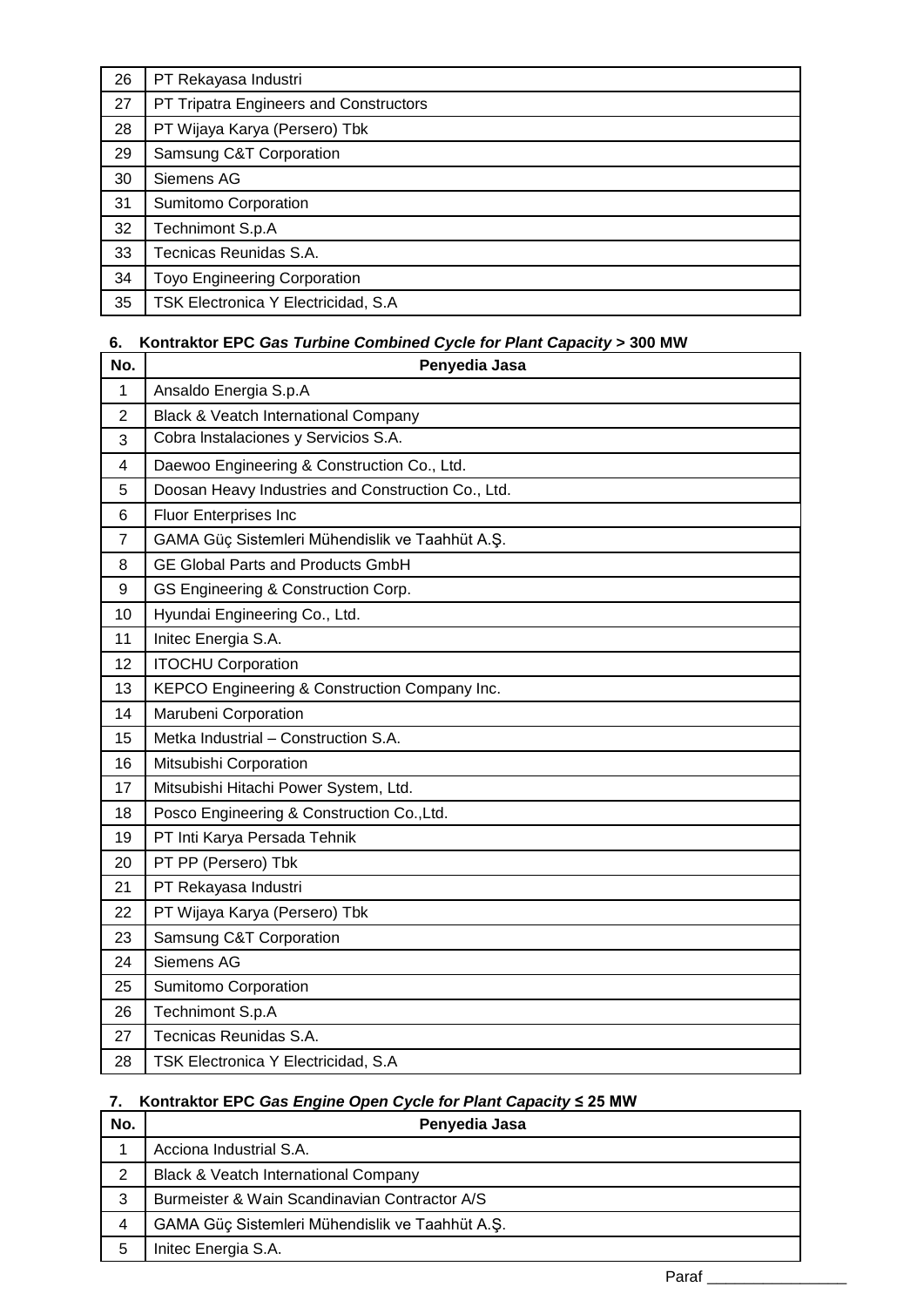| 6              | <b>ITOCHU Corporation</b>                     |
|----------------|-----------------------------------------------|
| $\overline{7}$ | KEPCO Engineering & Construction Company Inc. |
| 8              | <b>MAN Energy Solutions SE</b>                |
| 9              | Metka Industrial - Construction S.A.          |
| 10             | Mitsubishi Corporation                        |
| 11             | Posco International Corporation               |
| 12             | PT Inti Karya Persada Tehnik                  |
| 13             | PT Poeser Indonesia                           |
| 14             | PT PP (Persero) Tbk                           |
| 15             | PT Rekayasa Industri                          |
| 16             | PT Tripatra Engineers and Constructors        |
| 17             | PT Wijaya Karya (Persero) Tbk                 |
| 18             | TSK Electronica Y Electricidad, S.A           |
| 19             | Wartsila Oy                                   |

# **8. Kontraktor EPC** *Gas Engine Open Cycle for Plant Capacity* **> 25 - 100 MW**

| No.            | Penyedia Jasa                                   |
|----------------|-------------------------------------------------|
| 1              | Acciona Industrial S.A.                         |
| 2              | Black & Veatch International Company            |
| 3              | Burmeister & Wain Scandinavian Contractor A/S   |
| 4              | GAMA Güç Sistemleri Mühendislik ve Taahhüt A.Ş. |
| 5              | Initec Energia S.A.                             |
| 6              | <b>ITOCHU Corporation</b>                       |
| $\overline{7}$ | KEPCO Engineering & Construction Company Inc.   |
| 8              | <b>MAN Energy Solutions SE</b>                  |
| 9              | Marubeni Corporation                            |
| 10             | Metka Industrial - Construction S.A.            |
| 11             | Mitsubishi Corporation                          |
| 12             | Posco International Corporation                 |
| 13             | PT Inti Karya Persada Tehnik                    |
| 14             | PT Poeser Indonesia                             |
| 15             | PT PP (Persero) Tbk                             |
| 16             | PT Rekadaya Elektrika                           |
| 17             | PT Rekayasa Industri                            |
| 18             | PT Tripatra Engineers and Constructors          |
| 19             | PT Wijaya Karya (Persero) Tbk                   |
| 20             | <b>Toyo Engineering Corporation</b>             |
| 21             | TSK Electronica Y Electricidad, S.A             |
| 22             | Wartsila Oy                                     |

# **9. Kontraktor EPC** *Gas Engine Open Cycle for Plant Capacity* **> 100 - 300 MW**

| No. | Penyedia Jasa                                   |
|-----|-------------------------------------------------|
|     | <b>Black &amp; Veatch International Company</b> |
| 2   | GAMA Güç Sistemleri Mühendislik ve Taahhüt A.Ş. |
| 3   | Initec Energia S.A.                             |
| 4   | <b>ITOCHU Corporation</b>                       |
| 5   | KEPCO Engineering & Construction Company Inc.   |
| 6   | Lotte Engineering & Construction Co., Ltd.      |
| 7   | <b>MAN Energy Solutions SE</b>                  |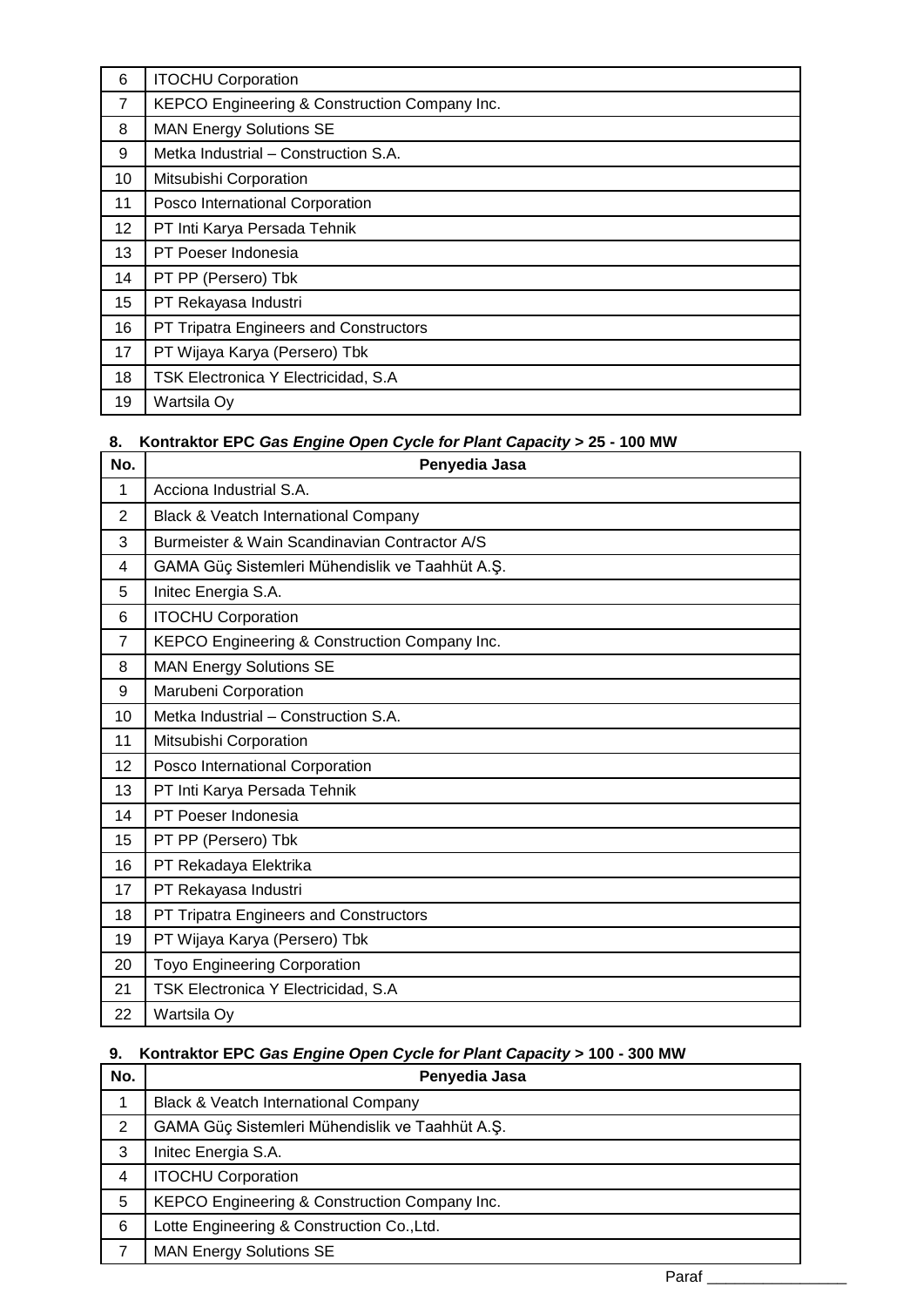| 8  | Marubeni Corporation                       |
|----|--------------------------------------------|
| 9  | Metka Industrial - Construction S.A.       |
| 10 | Mitsubishi Corporation                     |
| 11 | Posco International Corporation            |
| 12 | Posco Engineering & Construction Co., Ltd. |
| 13 | PT Inti Karya Persada Tehnik               |
| 14 | PT PP (Persero) Tbk                        |
| 15 | PT Rekadaya Elektrika                      |
| 16 | PT Rekayasa Industri                       |
| 17 | PT Tripatra Engineers and Constructors     |
| 18 | PT Wijaya Karya (Persero) Tbk              |
| 19 | Samsung C&T Corporation                    |
| 20 | Sumitomo Corporation                       |
| 21 | Tecnicas Reunidas S.A.                     |
| 22 | TSK Electronica Y Electricidad, S.A        |
| 23 | Wartsila Oy                                |

# **10. Kontraktor EPC** *Gas Engine Open Cycle for Plant Capacity* **> 300 MW**

| No.             | Penyedia Jasa                                   |
|-----------------|-------------------------------------------------|
| 1               | <b>Black &amp; Veatch International Company</b> |
| $\overline{2}$  | GAMA Güç Sistemleri Mühendislik ve Taahhüt A.Ş. |
| 3               | Hyundai Engineering & Construction Co., Ltd.    |
| 4               | Initec Energia S.A.                             |
| 5               | <b>ITOCHU Corporation</b>                       |
| 6               | Marubeni Corporation                            |
| $\overline{7}$  | Metka Industrial - Construction S.A.            |
| 8               | Mitsubishi Corporation                          |
| 9               | Posco Engineering & Construction Co., Ltd.      |
| 10              | PT Inti Karya Persada Tehnik                    |
| 11              | PT PP (Persero) Tbk                             |
| 12 <sub>2</sub> | PT Rekayasa Industri                            |
| 13              | PT Wijaya Karya (Persero) Tbk                   |
| 14              | Samsung C&T Corporation                         |
| 15              | Sumitomo Corporation                            |
| 16              | TSK Electronica Y Electricidad, S.A             |

# **11. Kontraktor EPC** *Gas Engine Combined Cycle for Plant Capacity* **> 100 - 300 MW**

| No.            | Penyedia Jasa                                   |
|----------------|-------------------------------------------------|
| 1              | <b>Black &amp; Veatch International Company</b> |
| 2              | GAMA Güç Sistemleri Mühendislik ve Taahhüt A.Ş. |
| 3              | Initec Energia S.A.                             |
| 4              | <b>ITOCHU Corporation</b>                       |
| 5              | KEPCO Engineering & Construction Company Inc.   |
| 6              | Lotte Engineering & Construction Co., Ltd.      |
| $\overline{7}$ | <b>MAN Energy Solutions SE</b>                  |
| 8              | Marubeni Corporation                            |
| 9              | Metka Industrial - Construction S.A.            |
| 10             | Mitsubishi Corporation                          |
| 11             | Posco International Corporation                 |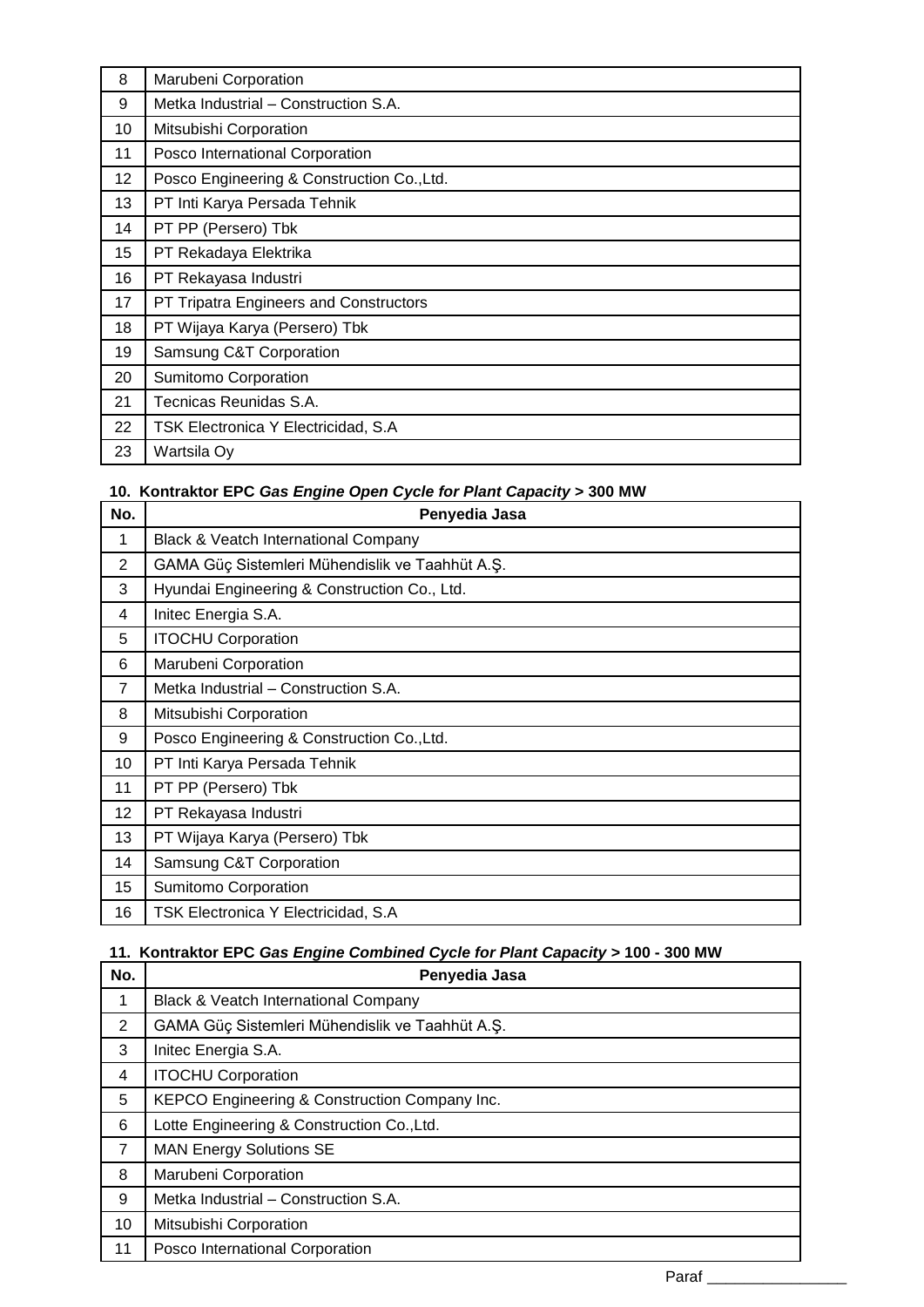| 12 | Posco Engineering & Construction Co., Ltd. |
|----|--------------------------------------------|
| 13 | PT Inti Karya Persada Tehnik               |
| 14 | PT Poeser Indonesia                        |
| 15 | PT PP (Persero) Tbk                        |
| 16 | PT Rekadaya Elektrika                      |
| 17 | PT Rekayasa Industri                       |
| 18 | PT Tripatra Engineers and Constructors     |
| 19 | PT Wijaya Karya (Persero) Tbk              |
| 20 | Samsung C&T Corporation                    |
| 21 | Sumitomo Corporation                       |
| 22 | Tecnicas Reunidas S.A.                     |
| 23 | <b>Toyo Engineering Corporation</b>        |
| 24 | TSK Electronica Y Electricidad, S.A        |
| 25 | Wartsila Oy                                |

# **12. Kontraktor EPC** *Gas Engine Combined Cycle for Plant Capacity* **> 300 MW**

| No.            | Penyedia Jasa                                   |  |
|----------------|-------------------------------------------------|--|
| 1              | Black & Veatch International Company            |  |
| $\overline{2}$ | GAMA Güç Sistemleri Mühendislik ve Taahhüt A.Ş. |  |
| 3              | Hyundai Engineering & Construction Co., Ltd.    |  |
| 4              | Initec Energia S.A.                             |  |
| 5              | <b>ITOCHU Corporation</b>                       |  |
| 6              | KEPCO Engineering & Construction Company Inc.   |  |
| $\overline{7}$ | Marubeni Corporation                            |  |
| 8              | Metka Industrial - Construction S.A.            |  |
| 9              | Mitsubishi Corporation                          |  |
| 10             | Posco International Corporation                 |  |
| 11             | Posco Engineering & Construction Co., Ltd.      |  |
| 12             | PT Inti Karya Persada Tehnik                    |  |
| 13             | PT PP (Persero) Tbk                             |  |
| 14             | PT Rekayasa Industri                            |  |
| 15             | PT Wijaya Karya (Persero) Tbk                   |  |
| 16             | Samsung C&T Corporation                         |  |
| 17             | Sumitomo Corporation                            |  |
| 18             | Tecnicas Reunidas S.A.                          |  |
| 19             | TSK Electronica Y Electricidad, S.A             |  |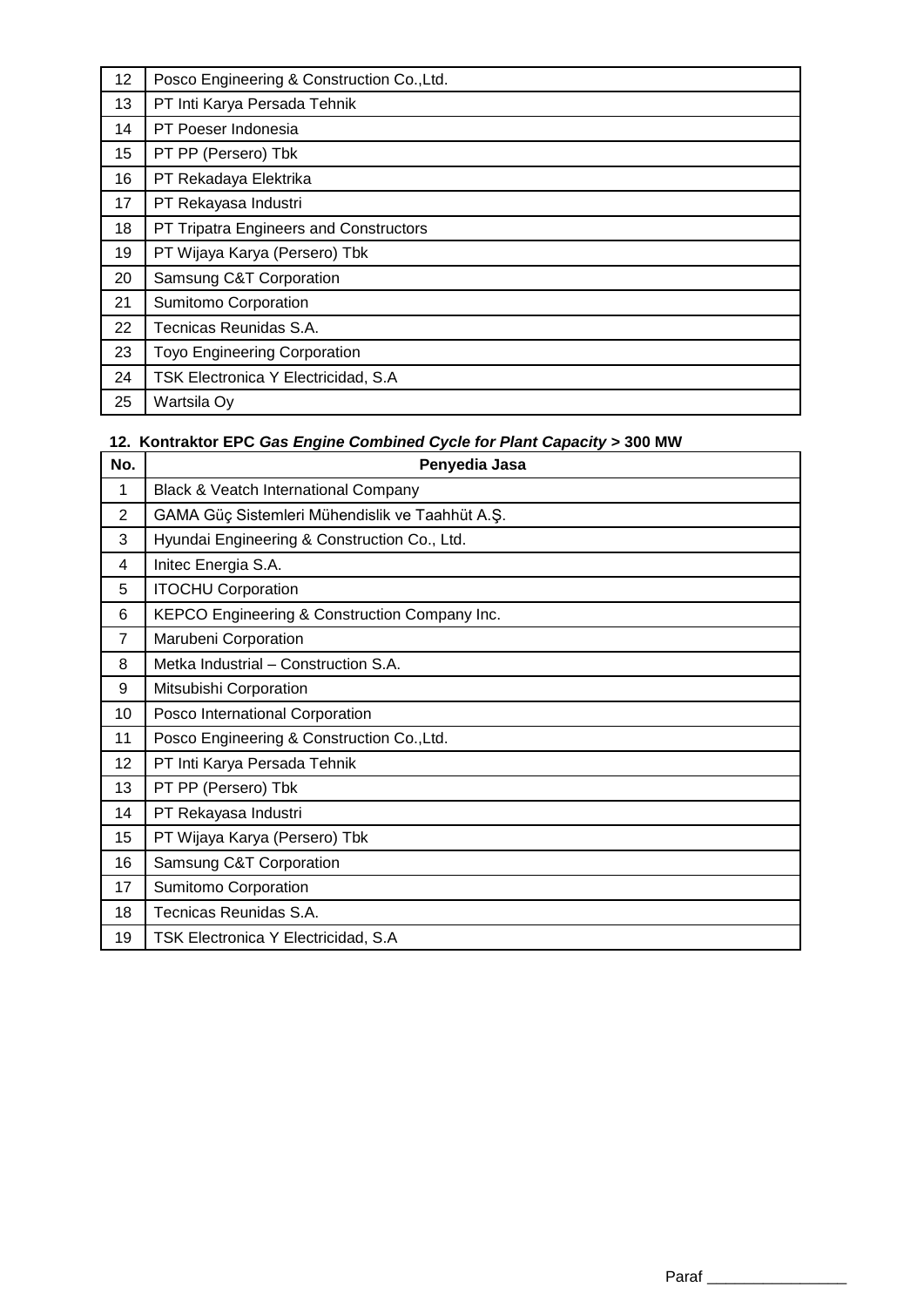#### **MAJOR EQUIPMENT VENDOR AIS AND GIS 275 kV, 500 kV**

### **1. Circuit Breaker 275 kV**

| No. | <b>Penyedia Barang</b>             |  |
|-----|------------------------------------|--|
|     | <b>PT Grid Solutions Indonesia</b> |  |

### **2. Circuit Breaker 500 kV**

| No. |                             | <b>Penyedia Barang</b> |
|-----|-----------------------------|------------------------|
|     | PT Grid Solutions Indonesia |                        |

### **3. Current Transformer 275 kV**

| No. | <b>Penyedia Barang</b>      |  |
|-----|-----------------------------|--|
|     | PT Grid Solutions Indonesia |  |

### **4. Current Transformer 500 kV**

| No. | <b>Penyedia Barang</b>              |  |
|-----|-------------------------------------|--|
|     | Electrotecnica Arteche Hermanos SL. |  |
| っ   | <b>PT Grid Solutions Indonesia</b>  |  |
| າ   | <b>PT Siemens Indonesia</b>         |  |

### **5. Voltage Transfomer 275 kV**

| No. | <b>Penyedia Barang</b> |
|-----|------------------------|
|     |                        |

#### **6. Voltage Transfomer 500 kV**

| No. | <b>Penyedia Barang</b>             |
|-----|------------------------------------|
|     | <b>PT Grid Solutions Indonesia</b> |
|     | PT Siemens Indonesia               |

## **7. Disconnecting Switch 275 kV**

| No. |                                    | <b>Penyedia Barang</b> |
|-----|------------------------------------|------------------------|
|     | <b>PT Grid Solutions Indonesia</b> |                        |

### **8. Disconnecting Switch 500 kV**

| No. | <b>Penyedia Barang</b>             |
|-----|------------------------------------|
|     | <b>PT Grid Solutions Indonesia</b> |

## **9. Lightning Arrester 275 kV**

| -   |                 |
|-----|-----------------|
| No. | Penyedia Barang |
|     |                 |

### **10. Lightning Arrester 500 kV**

| No. |                      | <b>Penyedia Barang</b> |
|-----|----------------------|------------------------|
|     | PT Siemens Indonesia |                        |

### **11. GIS 275 kV**

| No. | <b>Penyedia Barang</b>      |  |
|-----|-----------------------------|--|
|     | PT Grid Solutions Indonesia |  |

#### **12. GIS 500 kV**

| No. | Penyedia Barang                               |
|-----|-----------------------------------------------|
|     | Hyundai Electric and Energy Systems Co., Ltd. |
|     | PT Grid Solutions Indonesia                   |
|     | PT Hitachi Power Systems Indonesia            |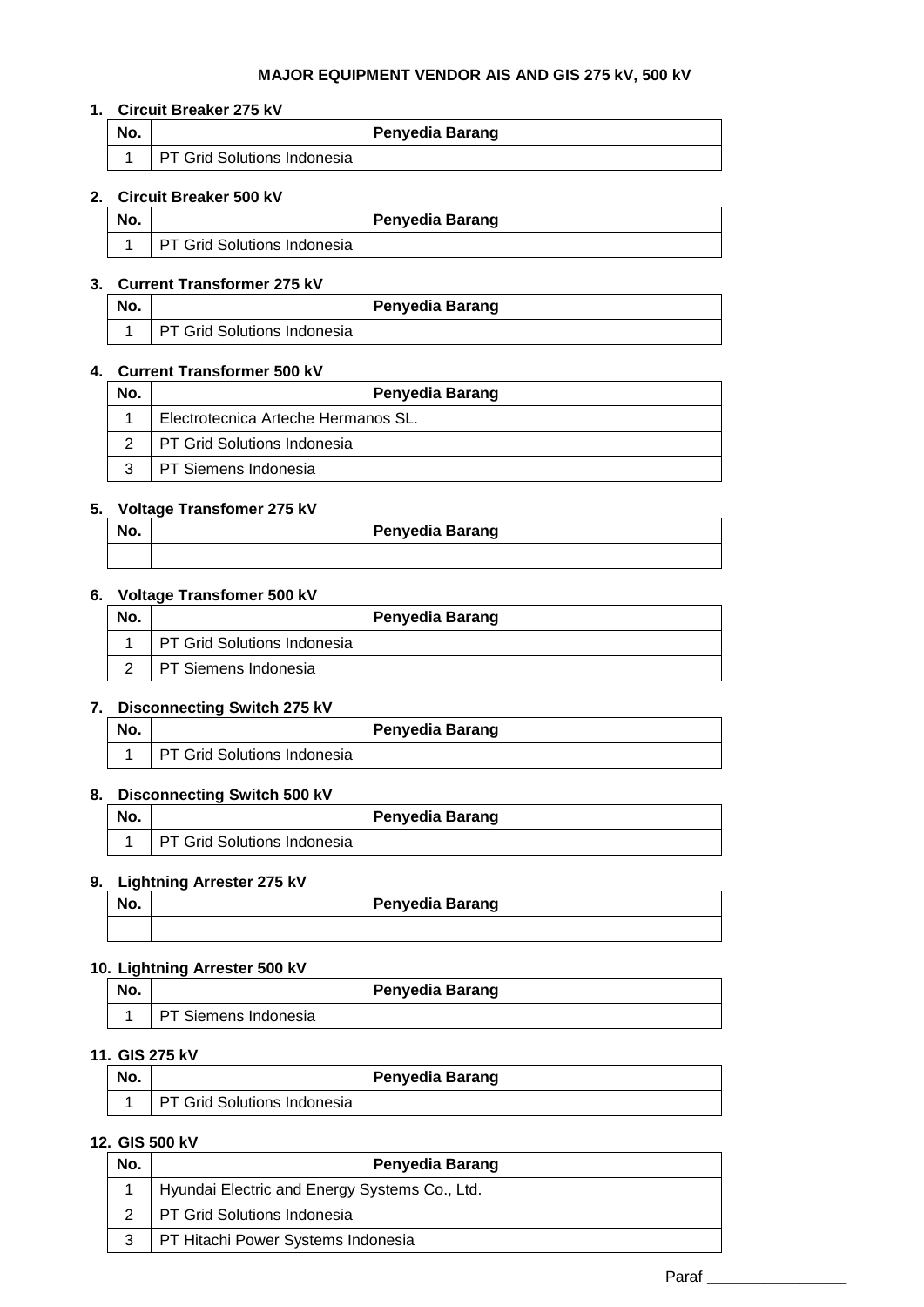#### **SPECIFIC EQUIPMENT VENDOR THERMAL POWER PLANT**

### **1. Heat Recovery Steam Generator (HRSG)**

## **a. HRSG ≤ 100 MW**

| No.            | Penyedia Jasa                         |  |  |
|----------------|---------------------------------------|--|--|
| 1              | <b>AC Boilers SpA</b>                 |  |  |
| 2              | Amec Foster Wheeler Energía SLU       |  |  |
| 3              | BHI Co., Ltd.                         |  |  |
| $\overline{4}$ | GE Power Systems Korea Co., Ltd.      |  |  |
| 5              | <b>IHI Corporation</b>                |  |  |
| 6              | Siemens Heat Transfer Technology B.V. |  |  |
| 7              | Vogt Power International Inc          |  |  |

### **b. HRSG > 100 MW**

| No.            | Penyedia Jasa                         |  |  |
|----------------|---------------------------------------|--|--|
| 1              | <b>AC Boilers SpA</b>                 |  |  |
| 2              | Amec Foster Wheeler Energía SLU       |  |  |
| 3              | BHI Co., Ltd.                         |  |  |
| $\overline{4}$ | GE Power Systems Korea Co., Ltd.      |  |  |
| 5              | <b>IHI Corporation</b>                |  |  |
| 6              | Siemens Heat Transfer Technology B.V. |  |  |
| 7              | Vogt Power International Inc          |  |  |

## **2. Emission Control Equipment**

#### **a. Flue Gas Desulphurization**

| No. | Penyedia Jasa                                      |  |  |  |
|-----|----------------------------------------------------|--|--|--|
|     | Doosan Heavy Industries and Construction Co., Ltd. |  |  |  |
| 2   | KC Cottrell Co., Ltd.                              |  |  |  |
| 3   | Mitsubishi Hitachi Power System, Ltd.              |  |  |  |
| 4   | The Babcock & Wilcox Company                       |  |  |  |

#### **b. Selective Catalyc Reduction**

| No. | Penyedia Jasa                                      |  |  |  |
|-----|----------------------------------------------------|--|--|--|
|     | Doosan Heavy Industries and Construction Co., Ltd. |  |  |  |
|     | KC Cottrell Co., Ltd.                              |  |  |  |
| 3   | Mitsubishi Hitachi Power System, Ltd.              |  |  |  |

# **3. Closed Cooling System**

# **a. Cooling Tower**

| No. | Penyedia Jasa                |  |  |
|-----|------------------------------|--|--|
|     | PT Hamon Indonesia           |  |  |
|     | The Babcock & Wilcox Company |  |  |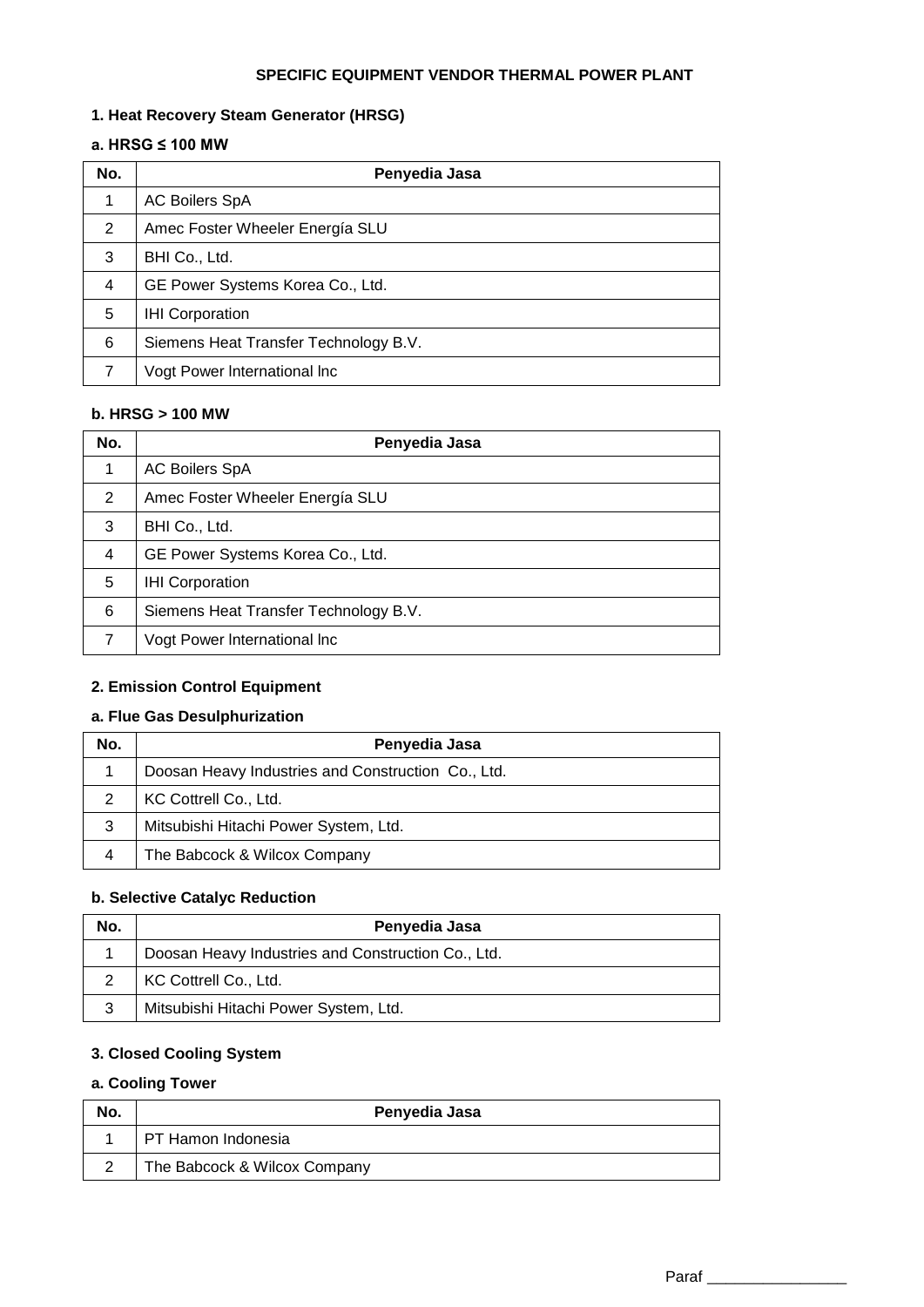# **4. Electrostatic Precipitator / Baghouse**

# **a. Electrostatic Precipitator**

| No. | Penyedia Jasa                         |  |  |
|-----|---------------------------------------|--|--|
|     | Amec Foster Wheeler Energía SLU       |  |  |
| っ   | KC Cottrell Co., Ltd.                 |  |  |
| 3   | Mitsubishi Hitachi Power System, Ltd. |  |  |
|     | The Babcock & Wilcox Company          |  |  |

# **b. Baghouse**

| No. | Penyedia Jasa                   |  |  |
|-----|---------------------------------|--|--|
|     | Amec Foster Wheeler Energía SLU |  |  |
|     | The Babcock & Wilcox Company    |  |  |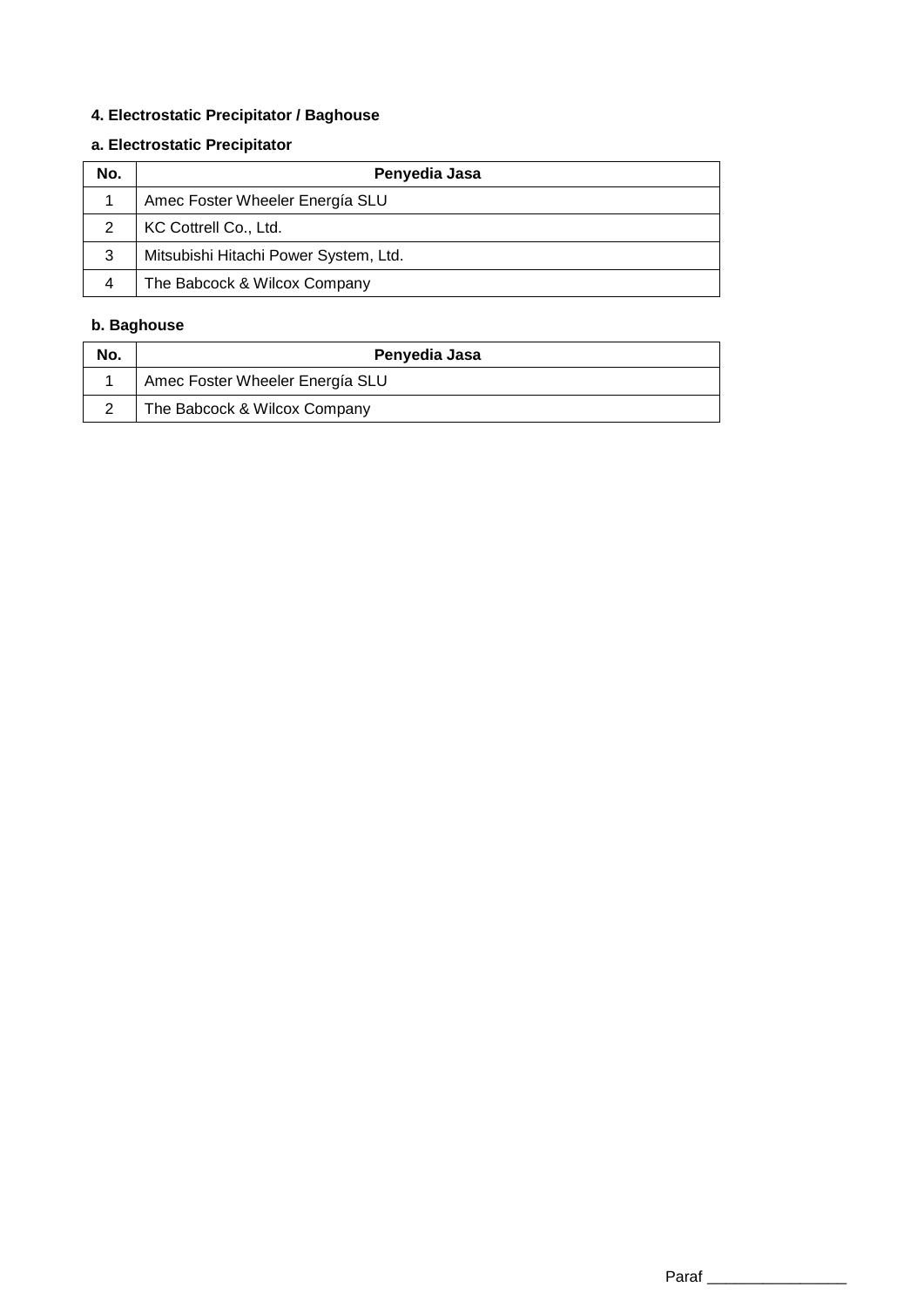# **DPT SALURAN UDARA TEGANGAN TINGGI (SUTT) KORPORAT**

|                | <b>SUTT</b>                |                  |                |                                |                  |  |  |  |
|----------------|----------------------------|------------------|----------------|--------------------------------|------------------|--|--|--|
| <b>No</b>      | <b>PERUSAHAAN</b>          | <b>GRADE</b>     | <b>No</b>      | <b>PERUSAHAAN</b>              | <b>GRADE</b>     |  |  |  |
|                | TIER <sub>1</sub>          |                  |                | TIER <sub>2</sub>              |                  |  |  |  |
|                |                            |                  |                | PT ARCA ENERGI                 | BBC <sub>2</sub> |  |  |  |
| $\mathbf{1}$   | PT BANGUN PRIMA SEMESTA    | BAB1             | $\mathbf 1$    | PT AYAMA CAHAYA MANDIRI        | ABC <sub>2</sub> |  |  |  |
| 2              | PT BERCA BUANA SAKTI       | BAB1             | 2              | PT BANDA KARYA ABADI           | BBC <sub>2</sub> |  |  |  |
| 3              | PT BUKAKA TEKNIK UTAMA TBK | AAA1             | 3              | PT BARUGA ASRINUSA DEVELOPMENT | BBA2             |  |  |  |
| $\overline{4}$ | PT CENTRA MULTI ELEKTRINDO | BAA <sub>2</sub> | 4              | PT BISETTA                     | BBC <sub>2</sub> |  |  |  |
| 5              | PT CITACONTRAC             | BAB1             | 5              | PT BUGAK BRAWANG CEMERLANG     | BAA3             |  |  |  |
| 6              | PT CITICON ADHINUGRAHA     | BAA <sub>2</sub> | 6              | PT CHRISTI MANUNGGAL           | AAC <sub>2</sub> |  |  |  |
| $\overline{7}$ | PT HASTA PRAJATAMA         | BAA1             | $\overline{7}$ | PT CITRA BAKTI PERSADA         | BAC <sub>2</sub> |  |  |  |
| 8              | PT HORAS BANGUN PERSADA    | BAB <sub>2</sub> | 8              | PT CITRAMASJAYA TEKNIKMANDIRI  | BAA1             |  |  |  |
| 9              | PT INDISI                  | AAA1             | 9              | PT DELTA SARANA ENGINEERING    | BA*B1            |  |  |  |
| 10             | PT KARYA MITRA NUGRAHA     | AAA1             | 10             | PT FLAMBOYANT HUMA ARTHA       | BAA1             |  |  |  |
| 11             | PT KELINCI MAS UNGGUL      | BAB <sub>2</sub> | 11             | PT HASTA KARYA PERDANA         | AAA3             |  |  |  |
| 12             | PT LEKTRIKA KARYATAMA      | AAA1             | 12             | PT INDO RAJA TOWER             | BBC <sub>2</sub> |  |  |  |
| 13             | PT MEDAN SMART JAYA        | AAA2             | 13             | PT INDOKARYA ELEKTRIK MANDIRI  | BCC <sub>2</sub> |  |  |  |
| 14             | PT MULTI FABRINDO GEMILANG | BAA1             | 14             | PT INTAN MUFAKAT RAYA          | BBA1             |  |  |  |
| 15             | PT REKADAYA ELEKTRIKA      | AAA1             | 15             | PT ISPERIAL TUNGGAL CONTRACTOR | BBC <sub>2</sub> |  |  |  |
| 16             | PT SANGKAN JAYA            | BAA1             | 16             | PT KEMBAR ABADI PRIMA          | ABB1             |  |  |  |
| 17             | PT WASKITA KARYA           | BAA2             | 17             | PT KENCANA ALAM PUTRA          | AAB3             |  |  |  |
| 18             | PT WISMA SARANA TEKNIK     | BAB <sub>2</sub> | 18             | PT MEGARINDO POWER             | BAC <sub>2</sub> |  |  |  |
|                |                            |                  | 19             | PT MENARA INDRA UTAMA          | ABB <sub>2</sub> |  |  |  |
|                |                            |                  | 20             | PT PERFECT CIRCLE ENGINEERING  | BBA1             |  |  |  |
|                |                            |                  | 21             | PT PRIMA POWER NUSANTARA       | BAC1             |  |  |  |
|                |                            |                  | 22             | PT SAPTA GUNA UTAMA            | BBB <sub>2</sub> |  |  |  |
|                |                            |                  | 23             | PT TINA KANA                   | BBA2             |  |  |  |

# **DPT SALURAN UDARA TEGANGAN EKSTRA TINGGI (SUTET) KORPORAT**

| <b>SUTET</b>   |                            |                  |                |                                |                  |  |
|----------------|----------------------------|------------------|----------------|--------------------------------|------------------|--|
| <b>No</b>      | <b>PERUSAHAAN</b>          | <b>GRADE</b>     |                | <b>PERUSAHAAN</b>              | <b>GRADE</b>     |  |
|                | TIER 1                     |                  | <b>No</b>      | TIER <sub>2</sub>              |                  |  |
|                | PT BERCA BUANA SAKTI       | BAB <sub>2</sub> | 1              | PT AYAMA CAHAYA MANDIRI        | ABC3             |  |
| $\overline{2}$ | PT HORAS BANGUN PERSADA    | BAB <sub>2</sub> | $\mathcal{P}$  | PT BANGUN PRIMA SEMESTA        | BAB <sub>3</sub> |  |
| 3              | PT KARYA MITRA NUGRAHA     | AAA2             | 3              | PT BARUGA ASRINUSA DEVELOPMENT | BBA3             |  |
| 4              | PT KELINCI MAS UNGGUL      | BAB <sub>2</sub> | 4              | PT BISETTA                     | BBC <sub>2</sub> |  |
| 5              | PT LEKTRIKA KARYATAMA      | AAA2             | 5              | PT BUGAK BRAWANG CEMERLANG     | BAA3             |  |
| 6              | PT MEDAN SMART JAYA        | AAA2             | 6              | PT CENTRA MULTI ELEKTRINDO     | BAA2             |  |
| 7              | PT MULTI FABRINDO GEMILANG | BAA2             | $\overline{7}$ | PT CHRISTI MANUNGGAL           | AAC3             |  |
| 8              | PT REKADAYA ELEKTRIKA      | AAA1             | 8              | PT CITRAMASJAYA TEKNIKMANDIRI  | BAA2             |  |
| 9              | PT WISMA SARANA TEKNIK     | BAB <sub>2</sub> | 9              | PT FLAMBOYANT HUMA ARTHA       | BAA1             |  |
|                |                            |                  | 10             | PT INDO RAJA TOWER             | BBC3             |  |
|                |                            |                  | 11             | PT INTAN MUFAKAT RAYA          | BBA1             |  |
|                |                            |                  | 12             | PT MENARA INDRA UTAMA          | ABB <sub>3</sub> |  |
|                |                            |                  | 13             | PT PERFECT CIRCLE ENGINEERING  | BBA3             |  |
|                |                            |                  | 14             | PT SAPTA GUNA UTAMA            | BBB3             |  |
|                |                            |                  | 15             | PT WASKITA KARYA               | BAA3             |  |

Paraf \_\_\_\_\_\_\_\_\_\_\_\_\_\_\_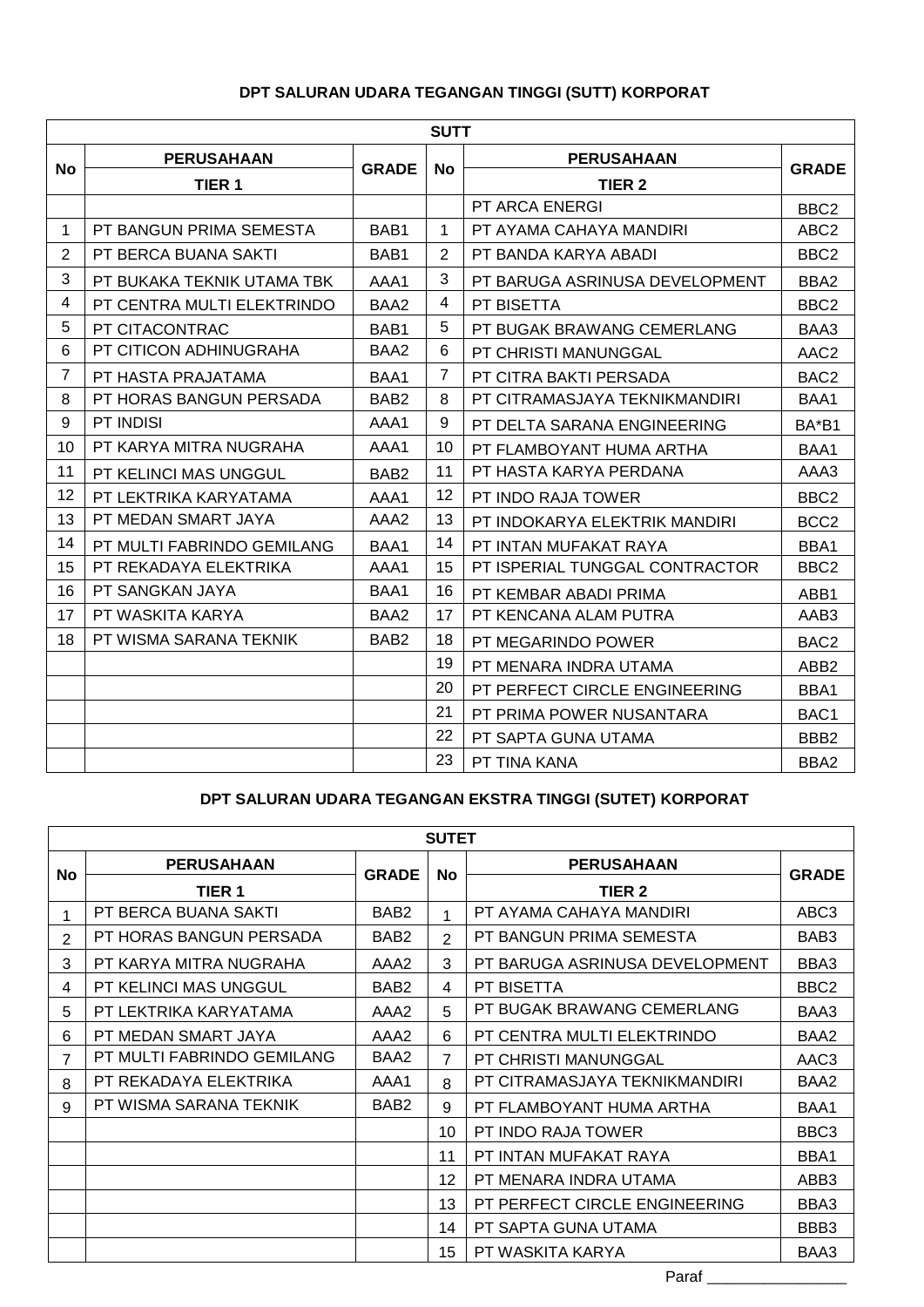# **DAFTAR PENYEDIA TERSELEKSI (DPT)** *POWER TRANSFORMER COMPONENT VENDORS*

|                         | 1. Bushing               |                                                                     |                                                                                                                                       |  |  |
|-------------------------|--------------------------|---------------------------------------------------------------------|---------------------------------------------------------------------------------------------------------------------------------------|--|--|
| No.                     | <b>Penyedia Barang</b>   | Grup                                                                | <b>Proposed Type Designation</b>                                                                                                      |  |  |
| 1                       | <b>Grid Solution SpA</b> | Bushing 72.5 kV<br>Bushing 170 kV                                   | <b>PNR 72.5</b><br><b>PNR 170</b><br>$\overline{\phantom{0}}$                                                                         |  |  |
| 2 <sup>2</sup>          | Siemens AG EM HP BIC     | Bushing 72.5 kV<br>Bushing 170 kV                                   | - STARIP 73 (HSP)<br>- STARTP 170 (HSP)                                                                                               |  |  |
|                         |                          | Bushing 12 kV, 24 kV, 36<br>kV Non - Condenser<br>RIP Bushing 52 kV | Porcelain Bushing (DIN Standard)<br>$\blacksquare$<br>- Porcelain Bushing (EN Standard)<br>Micafil RTKF 52-250                        |  |  |
|                         |                          | RIP Bushing 72.5 V                                                  | <b>ABB Component GSA</b><br>Micafil RTKF 72.5-350<br>$\overline{\phantom{0}}$<br><b>ABB Component GSA</b><br>$\overline{\phantom{0}}$ |  |  |
| 3                       | PT ABB Sakti Industri    | RIP Bushing 123 kV                                                  | Micafil RTKF 123-500<br><b>ABB Component GSA</b>                                                                                      |  |  |
|                         |                          | RIP Bushing 170 kV                                                  | Micafil RTKF 170-750<br><b>ABB Component GSA</b><br>$\overline{\phantom{0}}$                                                          |  |  |
|                         |                          | RIP Bushing 300 V                                                   | Micafil RTKF 300-1175<br><b>ABB Component GSA</b>                                                                                     |  |  |
|                         |                          | RIP Bushing 500 kV                                                  | Micafil RTKF 550-1800<br><b>ABB Component GSA</b>                                                                                     |  |  |
| $\overline{\mathbf{4}}$ | PT Reinhausen Indonesia  | Bushing 12 kV<br>Bushing 24 kV<br>Bushing 36 kV                     | Cedaspe type LV Porcelain Bushing                                                                                                     |  |  |

### **2.** *Buchholz Relay*

| No.            | <b>Penyedia Barang</b> | <b>Proposed Type Designation</b>                            |
|----------------|------------------------|-------------------------------------------------------------|
|                | PT ABB Sakti Industri  | Comem BS, C1, NF                                            |
| $\overline{2}$ | Taijin Ind Co., Ltd.   | T0602, T0603, T0604(GRD), T0605 (2"+GRD),<br>T0603 (3"+GRD) |

# **3.** *Pressure Relief Device*

| No.                  | <b>Penyedia Barang</b>       | <b>Proposed Type Designation</b>                                                       |
|----------------------|------------------------------|----------------------------------------------------------------------------------------|
| $\blacktriangleleft$ | PT ABB Sakti Industri        | Comem T                                                                                |
| $\mathbf{2}$         | PT Reinhausen Indonesia      | Messko GmbH type Mprec                                                                 |
| $\mathbf{3}$         | <b>Qualitrol Company LLC</b> | <b>LPRD 208 Series</b>                                                                 |
| $\overline{4}$       | Taijin Ind Co., Ltd.         | T0501/0502, T0503/0504, T0506/0510 (Air vent type).<br>$T0521 - 0524$ , $T0401 - 0403$ |

### **4.** *Dehydrating Breather*

| <b>No</b>      | <b>Penyedia Barang</b>  | <b>Proposed Type Designation</b>                                                                  |
|----------------|-------------------------|---------------------------------------------------------------------------------------------------|
| $\vert$ 1      | PT ABB Sakti Industri   | Comem SDB                                                                                         |
| $\overline{2}$ | PT Reinhausen Indonesia | MR type M – Trab (Maintenance Free Breather                                                       |
| $\overline{3}$ | Taijin Ind Co., Ltd.    | T0101 (small), T0162/0163/0165(200,500,1000 cc),<br>T0112/0130/0113/0118, T0167K/E0105/T0120,1,2. |

### **5.** *Winding / Oil Temperature Indicator*

| No             | <b>Penyedia Barang</b>       | <b>Proposed Type Designation</b>                           |
|----------------|------------------------------|------------------------------------------------------------|
|                | PT ABB Sakti Industri        | Comem WTI                                                  |
| $\overline{2}$ | PT Reinhausen Indonesia      | Messko GmbH type MT - ST160 SK (OTI); MT ST160<br>WR (WTI) |
| $\mathbf{3}$   | <b>Qualitrol Company LLC</b> | AKIV WTI Series 35/ AKM OTI Series 34                      |
|                |                              |                                                            |

# **6.** *Conservator Oil Level / Indicator*

| <b>No</b> | <b>Penyedia Barang</b>       | <b>Proposed Type Designation</b>                                                               |
|-----------|------------------------------|------------------------------------------------------------------------------------------------|
|           | PT Reinhausen Indonesia      | Messko GmbH type MTO-STF                                                                       |
|           | <b>Qualitrol Company LLC</b> | LLG 032 (radial float)                                                                         |
|           | Taijin Ind Co., Ltd.         | T0285, T0217, T0203/0204/0205, T0206, T0208,<br>T0271, T0276, T0212/0281, T0213/0215/0231/0280 |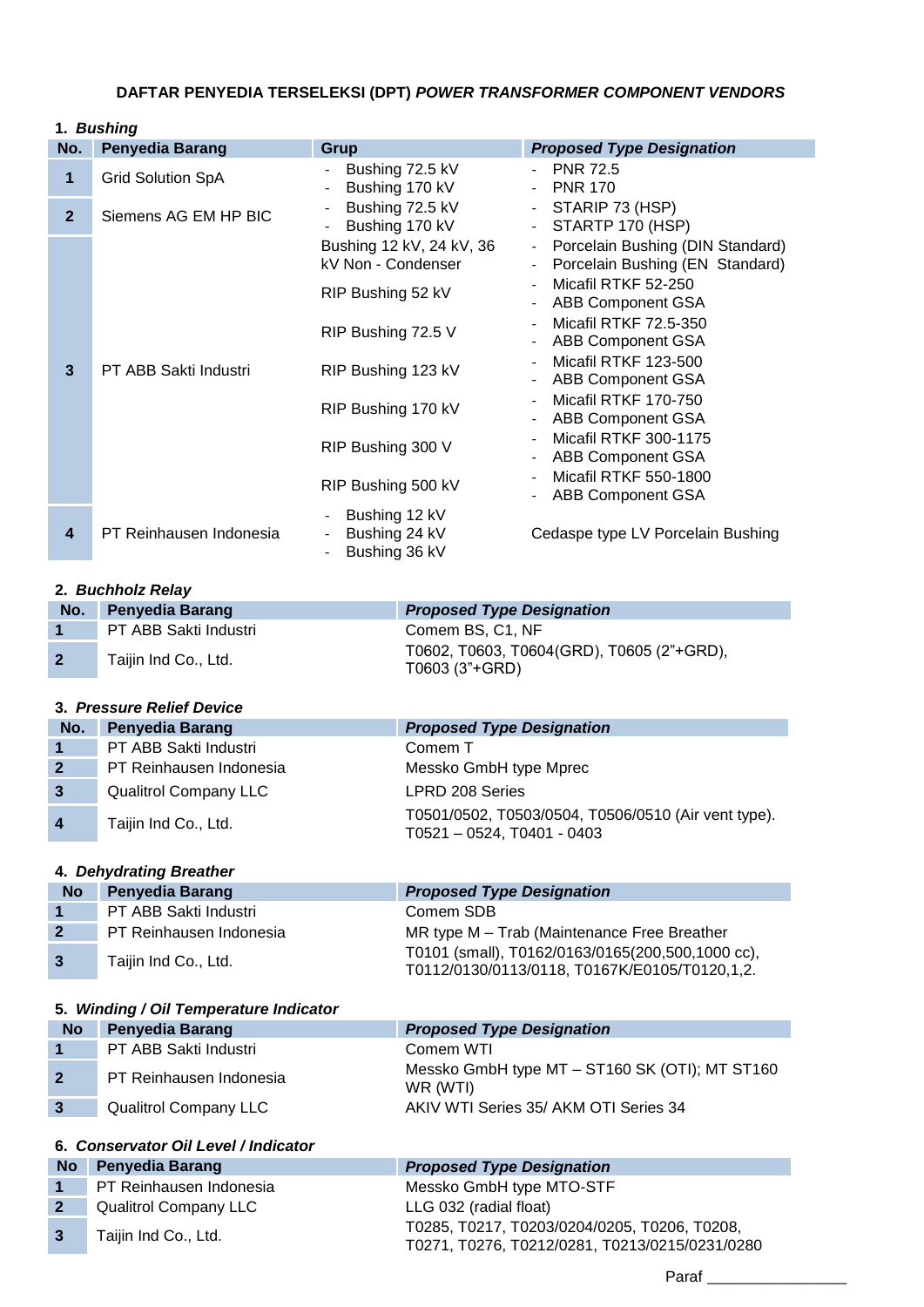### **7.** *Cooling Fan*

| 7. Cooling Fan |                             |                                                                                                                                              |
|----------------|-----------------------------|----------------------------------------------------------------------------------------------------------------------------------------------|
| <b>No</b>      | <b>Penyedia Barang</b>      | <b>Proposed Type Designation</b>                                                                                                             |
| 1              | Ziehl - Abegg SEA Pte. Ltd. | FC <sub>100</sub><br>ZN050<br><b>FN080</b>                                                                                                   |
| $\mathbf{2}$   | Taijin Ind Co., Ltd.        | T2106, 2143<br>- T2127, 28, 29, 36, 37, 48, 64, 67, 68, 41<br>T2151                                                                          |
| 3              | ebm-papst SEA Pte, Ltd.     | W8D800-CJ01-80<br>WZD800-CM03-80<br>WZD800-CM07-84<br>W8D800-CJ01-80<br>WZD800-CM03-80<br>WZD800-CM07-84<br>W3G990-CU28-80<br>W3G990-CD05-80 |

### **8.** *Copper Wire*

| No           | <b>Penyedia Barang</b>                    | <b>Proposed Type Designation</b>                                                       |
|--------------|-------------------------------------------|----------------------------------------------------------------------------------------|
| 1            | ASTA Conductors Co., Ltd                  | - CTC (Continuously Transposed Conductor)<br>- PICC (Paper Insulated Copper Conductor) |
| $\mathbf{2}$ | Shenyang Hongyuan Magnet Wire Co.,<br>Ltd | - CTC (Continuously Transposed Conductor)<br>- PICC (Paper Insulated Copper Conductor) |
| $\mathbf{3}$ | Tianjin Jing Wei Electric Wire Co., Ltd   | - CTC (Continuously Transposed Conductor)<br>- PICC (Paper Insulated Copper Conductor) |
| 4            | Sam Dong Co., Ltd.                        | CT; PCW; ENAMEL                                                                        |

### **9.** *Insulating Oil*

| <b>No</b>      | <b>Penyedia Barang</b> | <b>Proposed Type Designation</b> |
|----------------|------------------------|----------------------------------|
| $\blacksquare$ | Apar Industries Ltd    | <b>POWEROIL TO 1020 60 U</b>     |
| $\overline{2}$ | PT Ergon Oil Indonesia | HyVolt 1                         |
| 3              | PT Nynas Indonesia     | Nytro Libra                      |

## **10.** *Insulation Paper*

| No.            | <b>Penyedia Barang</b>                | <b>Proposed Type Designation</b>                                                 |
|----------------|---------------------------------------|----------------------------------------------------------------------------------|
|                | <b>KREMPEL GmbH</b>                   | Presspaper - PSP3055                                                             |
| $\overline{2}$ | <b>PT Transformer Insulation Asia</b> | <b>Ranprex Series</b>                                                            |
| 3              | Pucaro Elektro-Isolierstoffe GmbH     | Elboard HO<br>Elboard N/ZF<br><b>PUCARO Presspaper</b><br><b>Rigid Laminates</b> |
|                | <b>WEIDMANN Systems Int. Ltd</b>      | TI, TIII, TIV, TIV Laminated                                                     |

## **11.** *Transformer Board*

| No.            | <b>Penyedia Barang</b>                           | <b>Proposed Type Designation</b>                                                                                                             |
|----------------|--------------------------------------------------|----------------------------------------------------------------------------------------------------------------------------------------------|
| $\mathbf 1$    | ABB Figeholm AB                                  | Fingeholm Elboard                                                                                                                            |
| $\overline{2}$ | Changzhou Yingzhong Electrical Co.,<br>Ltd.      | Max Size is 6000x3000<br>IEC 60641-3-1, DP Value is 1200 - 1500                                                                              |
| $\overline{3}$ | Deutsche Holzveredelung Schmeing<br>GmbH & Co.KG | Dehonit B 895-8; C2R<br>Dehonit B 825-8; C4R<br>Dehonit B 885-8; P2R<br>Dehonit B 825-8; P4R<br>Dehonit B 725-8; T4R<br>Dehonit B 795-8; T2R |
| 4              | <b>KREMPEL GmbH</b>                              | Power AK - PSP3052<br>Pressboard - PSP3050<br>Pressboard - PSP3051                                                                           |
| 5              | <b>PT Transformer Insulation Asia</b>            | <b>Ranprex Series</b>                                                                                                                        |
| 6              | Pucaro Elektro-Isolierstoffe GmbH                | Elboard HO<br>Elboard N/ZF<br><b>PUCARO Presspaper</b>                                                                                       |